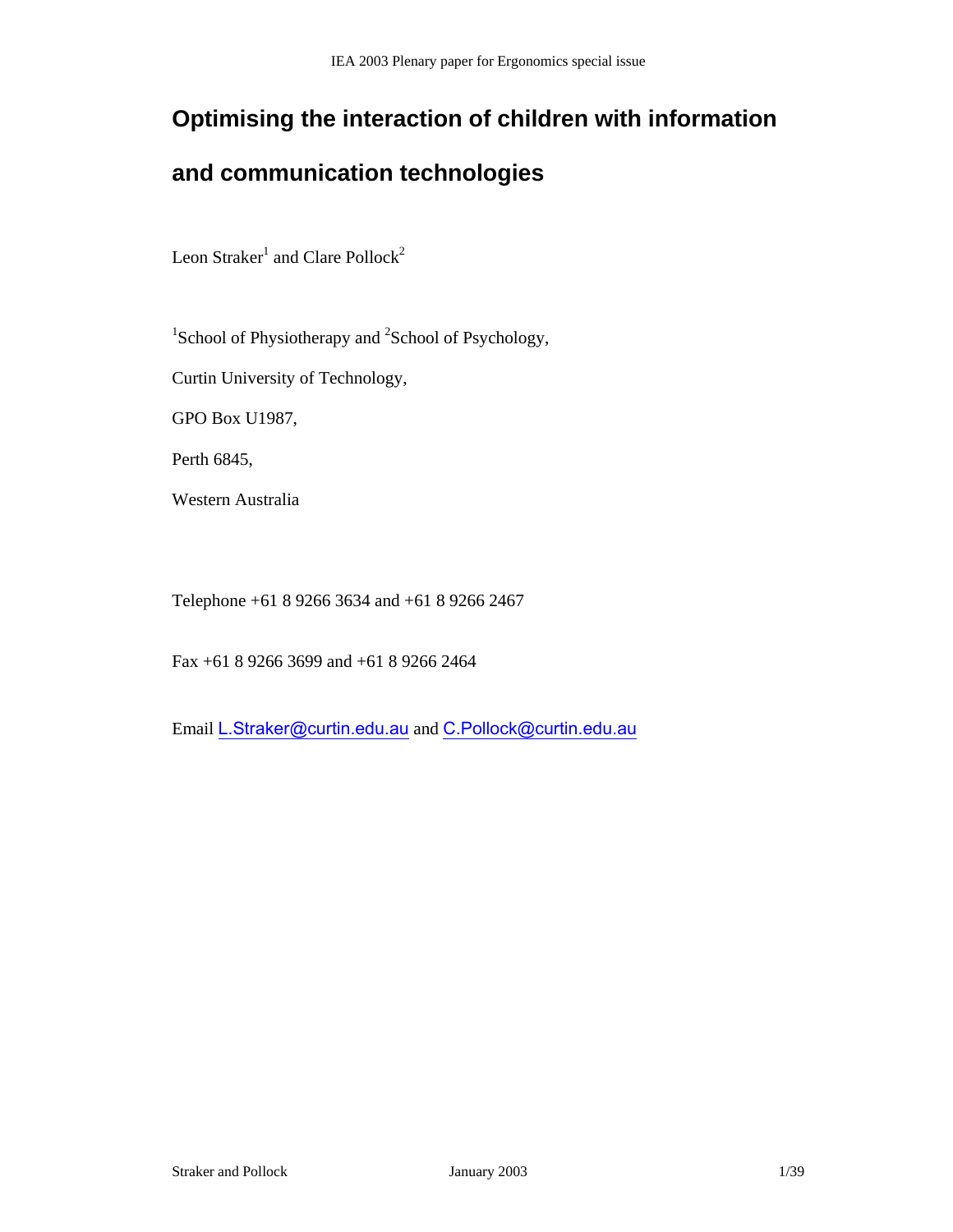### **Abstract**

This paper outlines the major changes in the lives of children in industrially advanced countries associated with the increased interaction with information and communication technologies. The potential opportunities and threats to the cognitive, social, physical and visual development of children are reviewed to emphasise the importance of optimising the interaction. The change in children's use of technology also poses opportunities and threats for ergonomics that we should note if our profession is to continue being relevant and useful into this century. The paper ends with a pathway to the development and implementation of guidelines about child ICT use for different groups of guideline users.

# **1 Introduction**

### **1.1 The ICT Revolution of Childhood**

The capabilities of information and communication technologies (ICTs) are creating a revolution in education and in other aspects of children's lives. Foremost amongst the current generation of ICTs are personal computers, either desktop or laptop, with internet connectivity. Other common ICTs are palmtop computers, mobile phones, TV, video, console and hand-held electronic games. Children are using computers to perform tasks related to their occupation as a school student, to support their hobbies and leisure interests and to enhance their daily living. Toffler (1980) described an information based 'third wave' of human society following on from the agricultural and industrial societies. The magnitude of this change in society is only now becoming apparent, with the change in the lives of children a stark example. To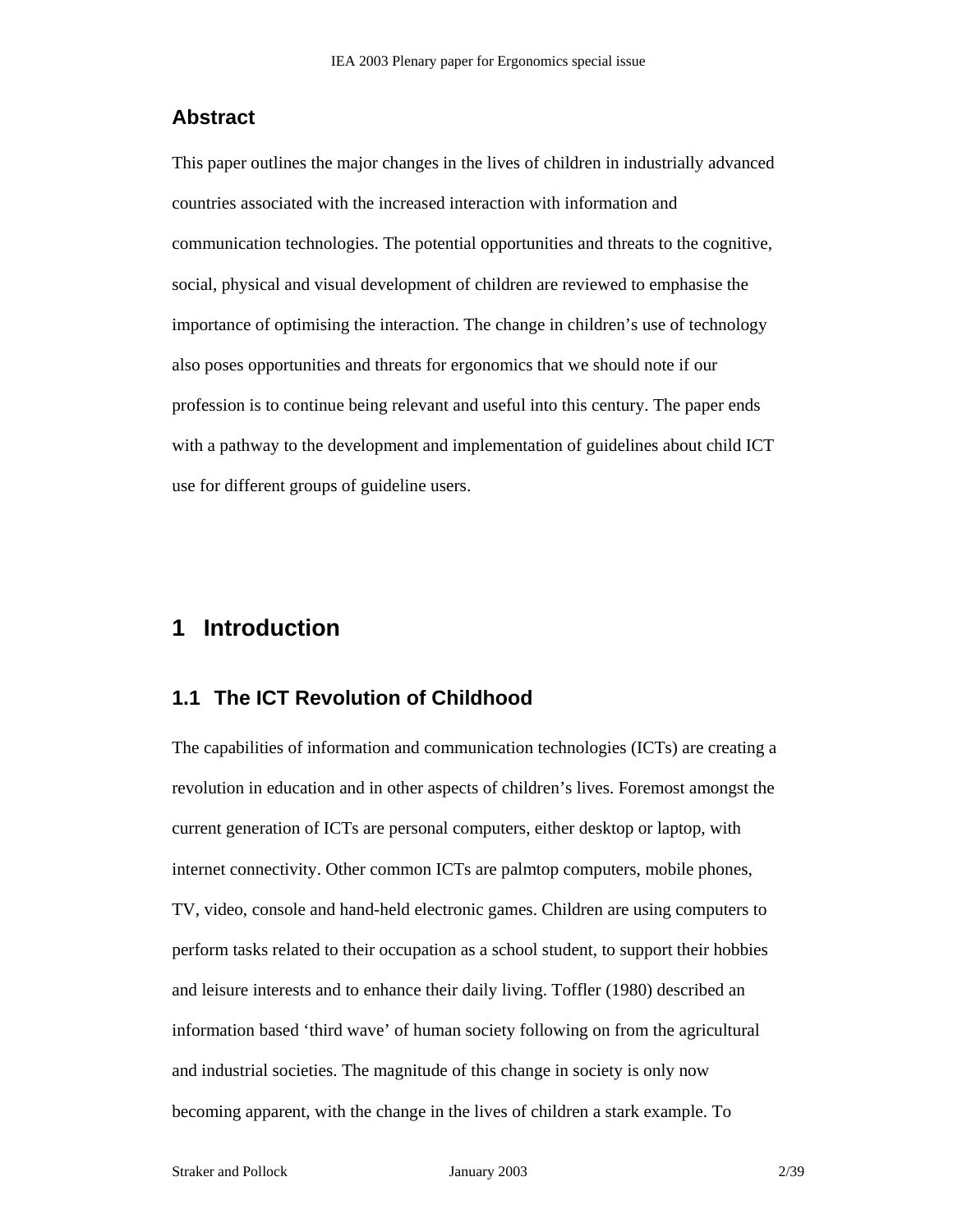highlight the rapid evolution of ICTs and the impact this has had on what children do, one can compare a notional Australian 12 year old boy in 1953 and in 2003.

The 1953 boy rides his bike home after school carrying his science textbook and football gear. At school today he was learning grammar and long division by copying what the teacher had written on the blackboard and then writing it out several times with pen and ink. After a snack he rides to the neighbourhood library, meets his friends and looks at the two available encyclopaedias for their homework on clouds. They jot a few notes in pencil then spend the rest of the afternoon riding their bikes and climbing trees. He returns home at sunset and eats dinner then reads his textbook chapter about clouds and hand writes a page of pencil notes with another page of sketches copied from the textbook. After homework he listens to a comedy show on the family's new radio before bedtime.

The 2003 boy is collected from school in a car by his parent, with his school bag containing a laptop computer and football gear. At school today he was learning about different types of poetry and the use of statistics in advertising. For the poetry he worked in a group to find examples of free verse and rhyming verse on the internet, wrote a poem in each style collaboratively, then shared the poem with the sister school in Japan. On the way home he got an SMS message from his friend suggesting they start work on their homework project at 16.30. When he gets home he eats a snack whilst watching TV then logs on to the internet and e-chats to his friends about how to do their homework on clouds. He uses a digital camera to capture an image of the clouds outside whilst his friends search international bureaux of meteorology sites for images of other types of clouds and detailed information on cloud formation. They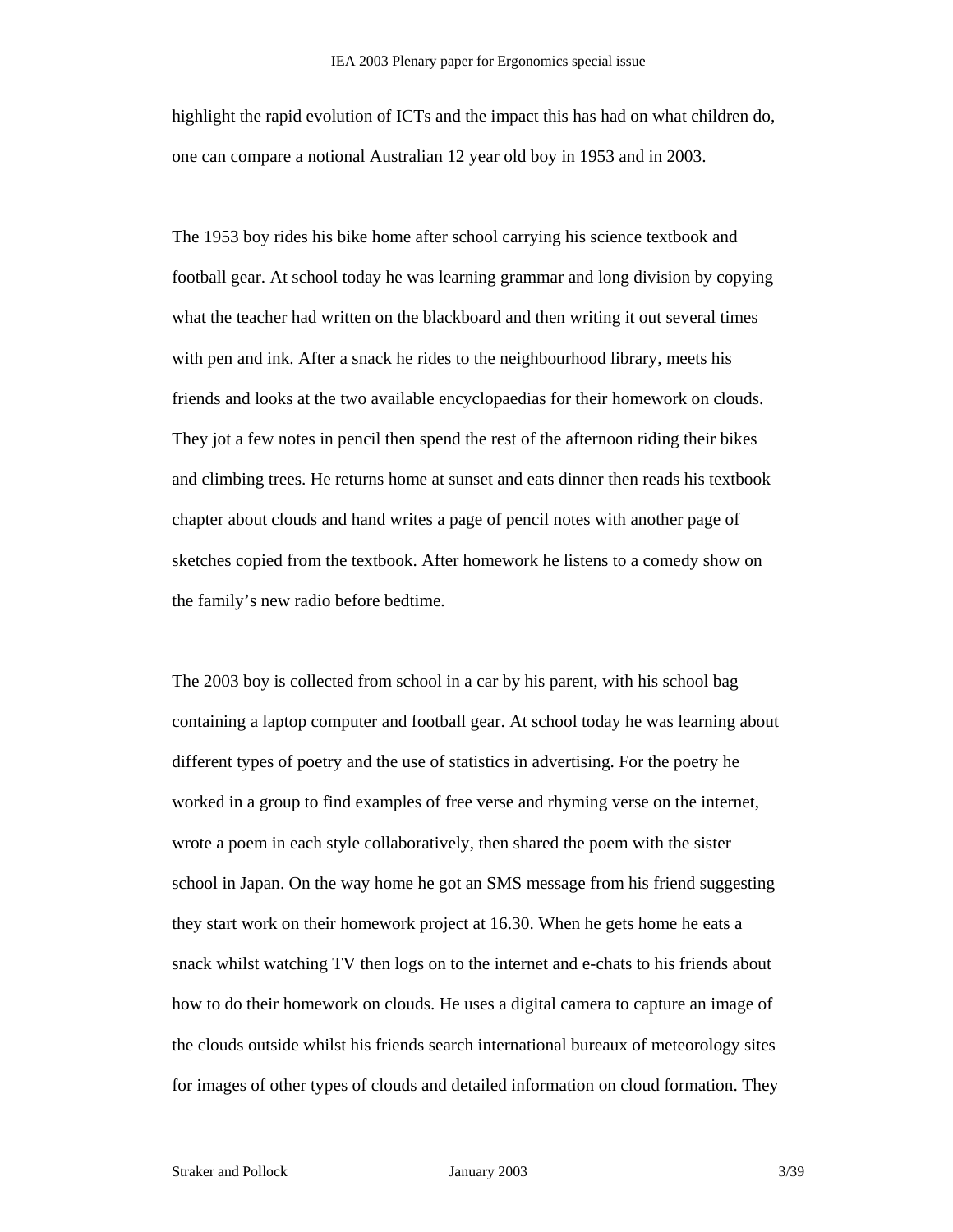then jointly type their 6 pages of notes, illustrated with images of clouds and print it out on a colour printer. While some of the group are finalising the document, the others are playing a virtual game. After homework and dinner he shares a couple of MP3 files and edits his playlist. Before bed he watches a DVD on his laptop.

The 2003 children's world is far more information rich, the social networks include local friends and virtual friends in other countries and their physical life is more sedentary.

For children in industrially advanced countries today, powerful ICTs are

- widely available,
- frequently used and
- used for long periods of time

For example, USA census data figures indicate that 71% of USA households with children aged 8-17 had a computer at home in 1999 (Turow and Nir 2000). In the UK, recent figures show that 77% of 14 year olds (Harris 1999) and 89% of a sample of 360 8 and 10 year old children from three UK schools (Mumtaz 2001) had access to a computer at home. And in Australia, an Australian Bureau of Statistics (ABS) (2000) report found that in the 12 months to April 2000, 95% of children aged 5-14 years used a computer at some time.

Children do not only have computers around them at home, but are using them frequently. The ABS study referred to above found that 85% of 12-14 year olds and 76% of 9-11 year olds used computers at least twice a week. Even children in the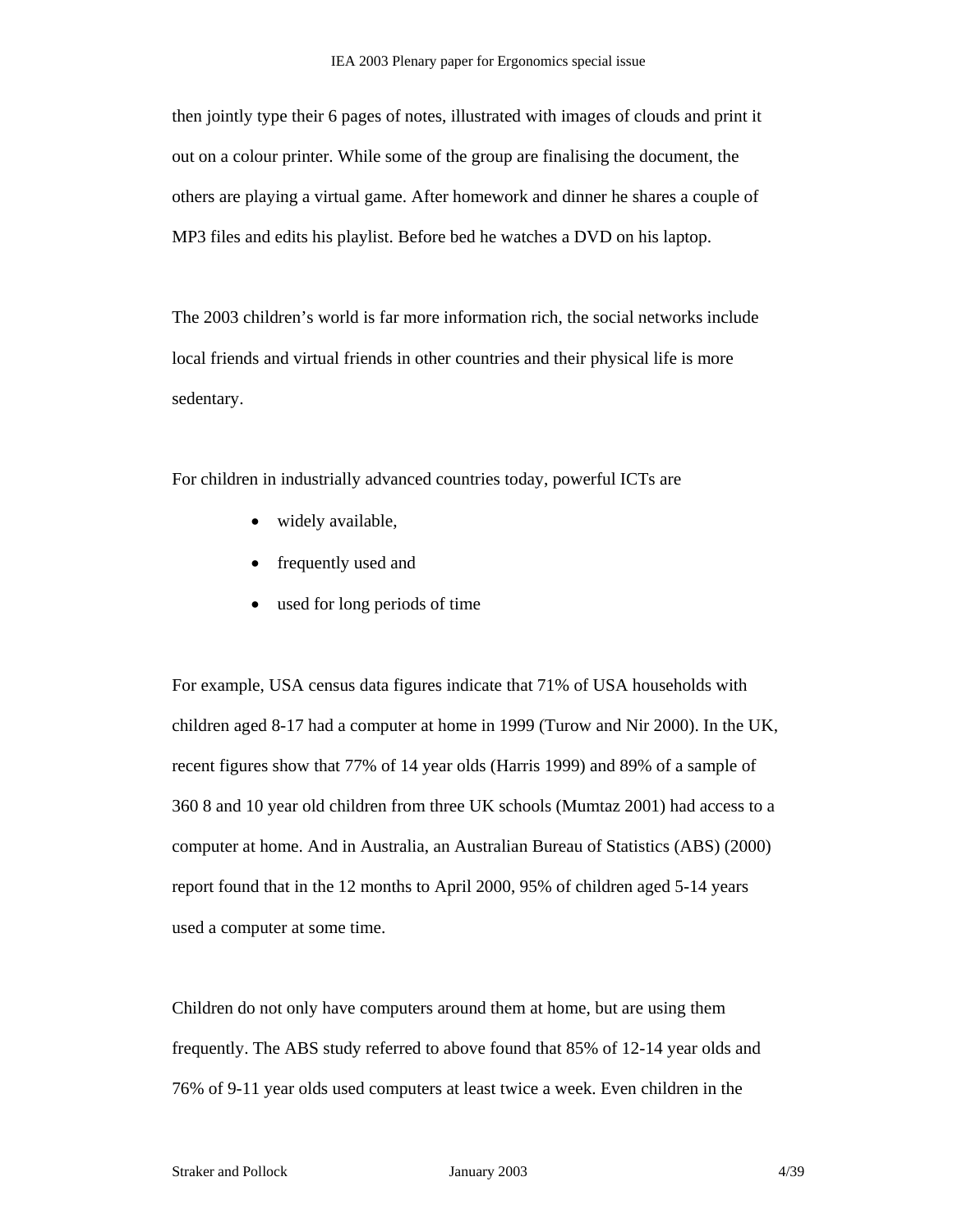younger age ranges were frequent users, with 63% of 5-8 year olds using a computer at least twice a week. Recently figures from a survey of a random sample of 1600 Western Australian children that have been tracked from birth (the RASCALS study) showed that at five years of age, 56% of them use computers each week (Straker 2001). In the study of UK children by Mumtaz (2001), 39% of 8 and 10 year old children were using the computer at home every day.

For some children, their frequent use of computers at home means that they spend a considerable proportion of their free time doing this single activity. The ABS reports that in the two weeks leading up to the 2000 survey, 13.6% of boys and 4.2% of girls aged 9-11 years spent more than 20 hours over those two weeks playing computer games. In Hong Kong, Ho and Lee (2001) found that 12-14 year olds were spending, on average, 137 minutes using a computer every day. In the USA, Turow and Nir (2000) found that 2-17 year olds with access to a computer at home spent, on average, 97 minutes on a computer or related technology each day.

The above figures indicate that our children today are faced with such changes to their daily activities compared with previous generations that we must seriously assess the impact on their health and wellbeing. This change in our children's lives also provides challenges for our profession.

### **1.2 Opportunity and threat for ergonomics**

This revolution in ICT use by children provides an opportunity for ergonomics to become a significant part of the knowledge and skills of the next generation. However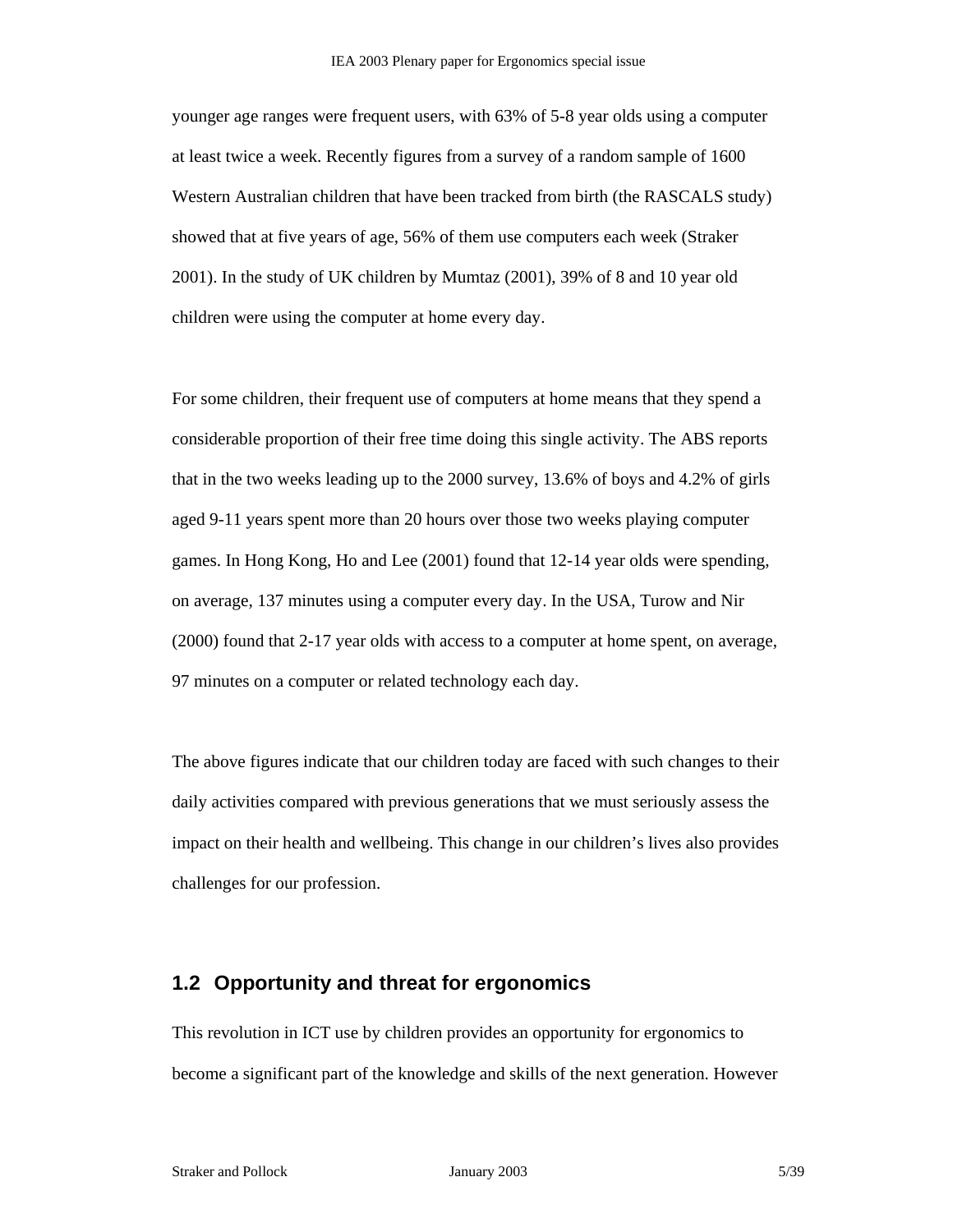there is also a threat that ergonomics will not be able to adequately meet the needs of this generation.

Ergonomics will need to change and adapt to meet these new needs. For example, in the  $20<sup>th</sup>$  century ergonomics assisted technological developments to reduce the heavy physical exertions and thus helped ameliorate negative health and productivity outcomes for heavy industry. However, in the  $21<sup>st</sup>$  century the major musculoskeletal disorder risk may be postural monotony from seated operation of computers. The provision of mechanical power rather than human power will not reduce these risks (in fact that approach has increased the risks) and other approaches will be needed.

It may also be a mistake for ergonomics to presume that the knowledge developed in the  $20<sup>th</sup>$  century about adults using computers in offices can be applied to children using computers in the current decade. Much of that knowledge, and the standards and guidelines based on that knowledge, are now obsolete, as the computer hardware and software technology has changed, and as the way people use computers has changed. Further, children may use computers differently to adults (Harris et al. 2002). In fact the way children use computers may be our best prediction of how adults will use technology in the future.

Whilst some ergonomics approaches and knowledge may be obsolete, conceptually ergonomics is well placed to be of significant use to this generation. The focus on the interaction of people within a sometimes complex system provides a simple yet useful construct around which to develop knowledge of ICT use. Using this basis to direct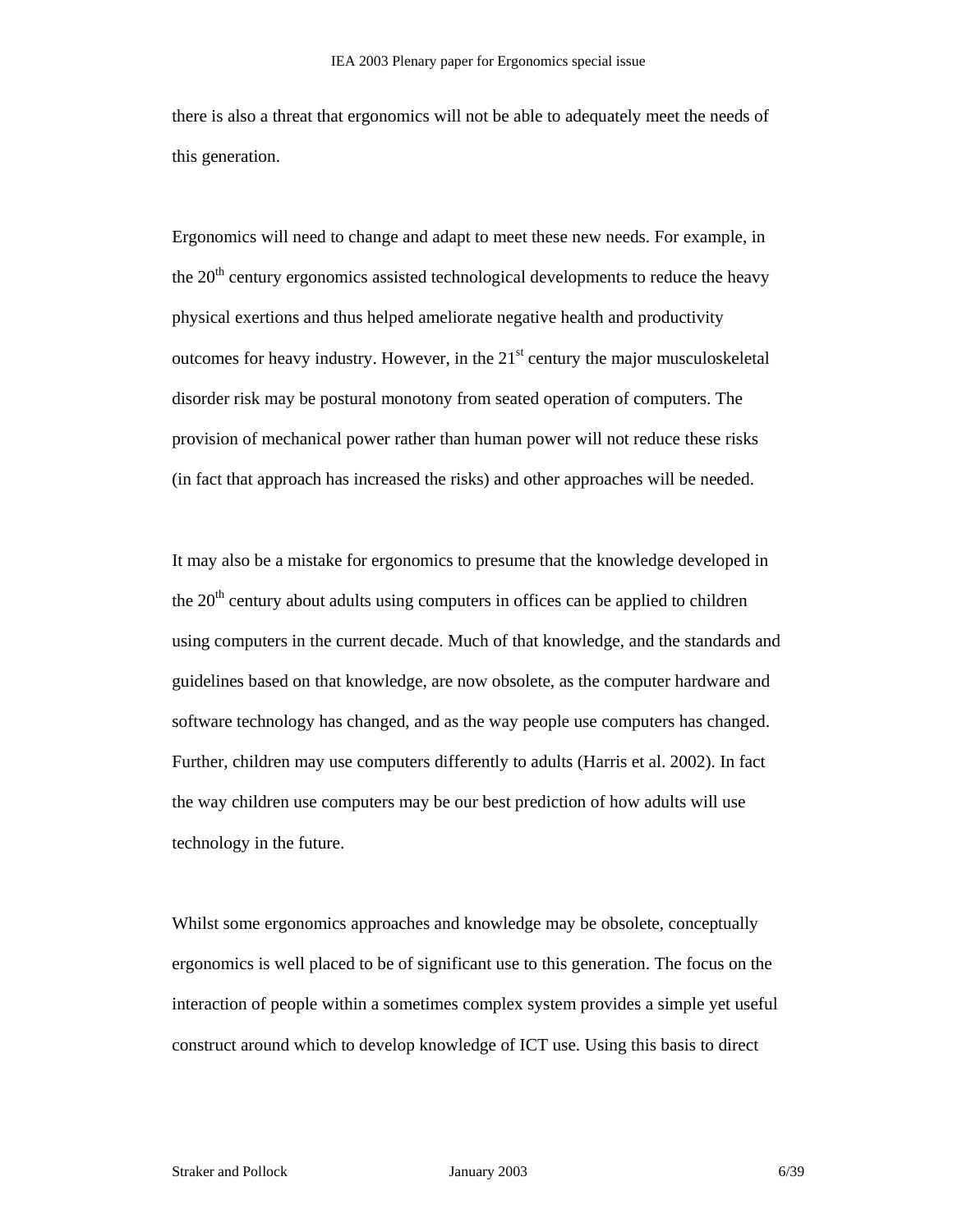research, ergonomics can become a significant contributor to the quality of life of the next generation.

Ergonomics research should be targeting the interaction of children and ICT to develop an understanding of the complete system. Figure 1 illustrates the potential areas of impact of ICT on the child and highlights that each area may result in either positive or negative outcomes for the child.

**Insert Figure 1 about here** 

# **2 Impact of ICT on children's development**

### **2.1 Potential opportunities provided by ICT**

#### **2.1.1 Cognitive development**

A number of studies have found ICT to have a positive impact on outcomes important to cognitive development such as critical thinking, problem solving and motivation.

The Apple Classrooms of Tomorrow (ACOT) project was a ten-year study to look at what would happen in a school when children were given unlimited access to technology. In several selected schools in the USA, Canada, Europe and Australia, Apple provided the technology and training to allow top-line technology use in the learning process. The results were impressive with improvements in learning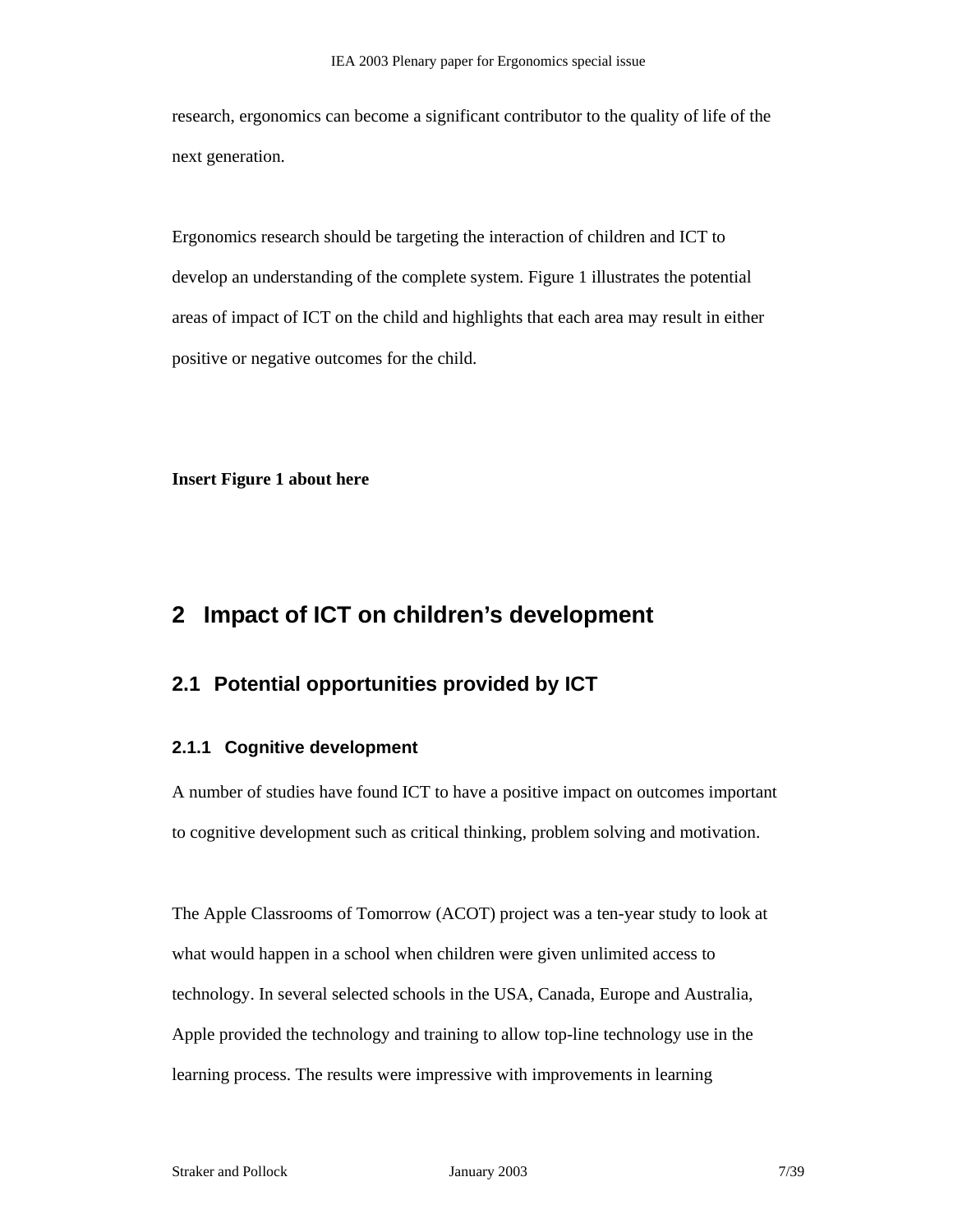outcomes for children and great advances in learning approaches and motivation for the teachers (Apple 1995).

Although the examples provided by studies such as the ACOT project are impressive, they suffer from being largely case study designs and may mainly illustrate the impact of enthusiastic users of a teaching method on school children. Large-scale tests of the impact of ICT on children's learning and cognitive development have been more scarce. However, Attewell and Battle (1999) gained an objective assessment of home ownership of computers on school achievement by re-analysing the data from the USA National Educational Longitudinal Study of 1988 (NELS88) in which data on 18,000 children was available. They found a significant effect of home ownership of computers on Maths and English performance and school grade, even after controlling for socio-economic status, race, gender, family structure and social/educational experiences.

Most recently a major study of the impact of ICT on school children has been completed in England. The ImpaCT2 study looked at (amongst other things) the impact of school and home use of ICT on key learning areas for 700 children at ages 10-11, 13-14, and 15-16 from 60 schools across England. In all cases, children who were higher users of ICT had greater gains in English, Match and Science than those children who were low users of ICT (Harrison et al. 2002). These gains were particularly impressive as the usage of ICT was relatively low in some learning areas (and were reflected in reduced mean relative gains for high ICT users), but the pattern of results was consistent and persuasive.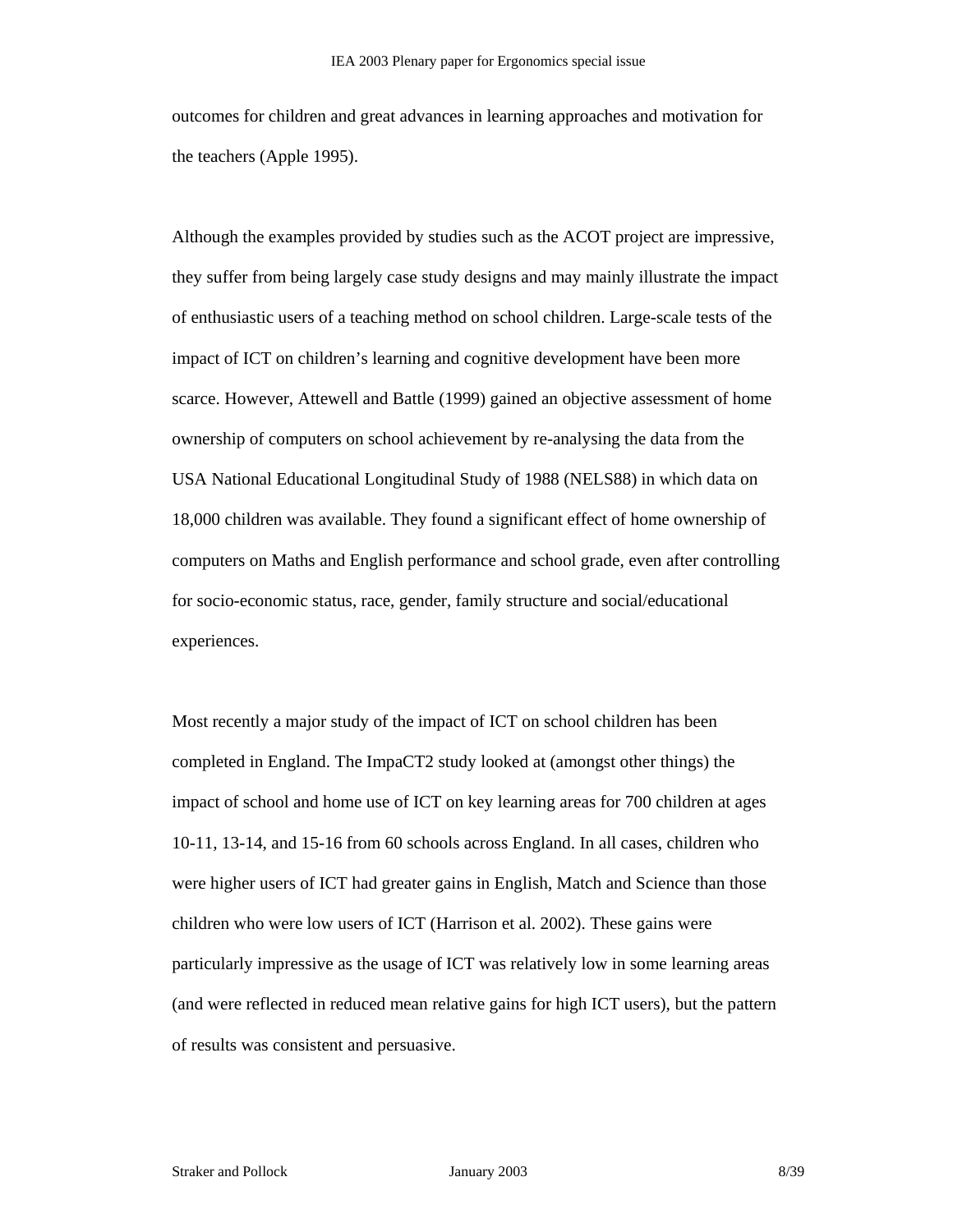#### **2.1.2 Social development**

ICT use for today's children is often synonymous with the use of the internet and email. These technologies emphasise communication and interaction and therefore offer children the potential to socialise in ways that have not been possible for earlier generations of children.

The computer can become a focus of social interaction for children, as observed by Heft and Swaminathan (2002) in a study of pre-schoolers using computers at school. They noted that the children would use the computer as a focus for social discourse and as a tool to encourage interaction with peers. Similar findings have been observed for teenagers playing computer games at home. Orleans and Laney (2000) report their findings of rich and positive socialisation for teenage adolescents using networked computer games to develop cooperative play, task-focussed communication and social problem solving and role playing. All these skills are important for children and are in contrast to the stereotype of the teenage boy alone in his room becoming more and more isolated and socially impaired.

Roberts, Smith and Pollock (2000) tracked new users of the internet over six months and found that the use of chat rooms led to a reduction in social anxiety and an increase in perceived social skills by users, including adolescents. They note that people's virtual world of communication can become fully integrated into their real lives and provide a social network for people who would, for reasons of geographical, psychological or physical limitations otherwise have impoverished communication with others.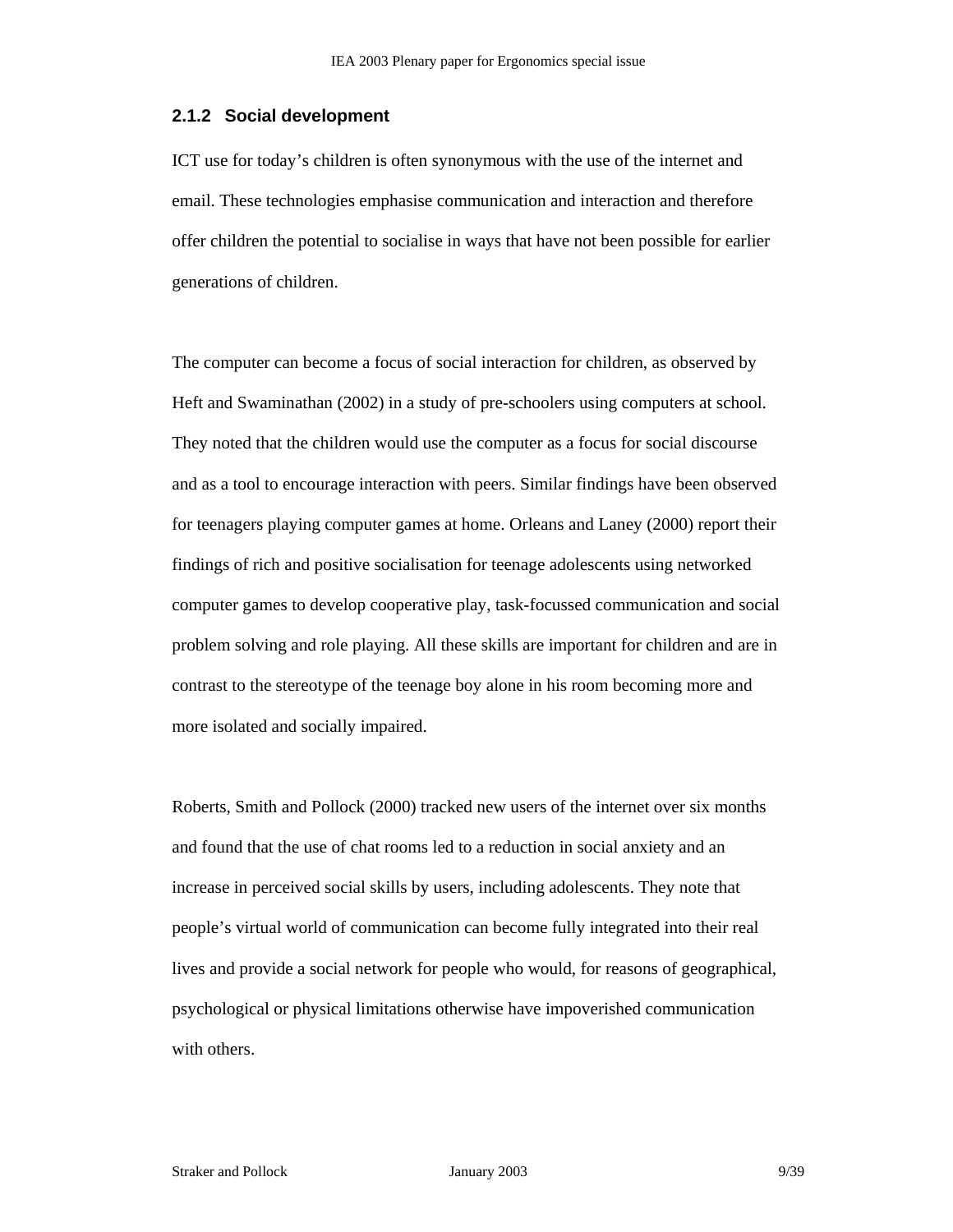Thus ICT provides varied opportunities for social interaction and social skill development. The potential for, in particular, adolescent boys, is that they are provided with a means of communicating with their peers and others that is otherwise unavailable either through a lack of social skills or opportunity.

#### **2.1.3 Life attitudes and skills development**

ICT use in childhood provides an opportunity to develop positive attitudes to interacting with computers and technology in general. Children who are exposed to computers exhibit low levels of computer anxiety (Todman and Lawrence 1992) and show strong positive attitudes towards computers and technology (Moseley et al. 2001, Somekh et al. 2002). Although boys and girls have been found to have different attitudes towards computers, with girls perceiving computers to be less interesting and useful than boys (eg Colley et al. 1994), there are some indications that these differences are decreasing with increasing use of computers by girls and an increase in girl-friendly software (Arrowsmith 2001).

The existence of positive attitudes towards computers will be likely to make future adults willing and happy to interact with the technologies available to them at the time, which will reduce barriers to employment and development of skills that are needed in future work.

Aside from generic computer skills, specific occupationally useful skills may also be developed through children's use of ICT, for example word processing, data retrieval and manipulation of numbers in spreadsheets and touch typing.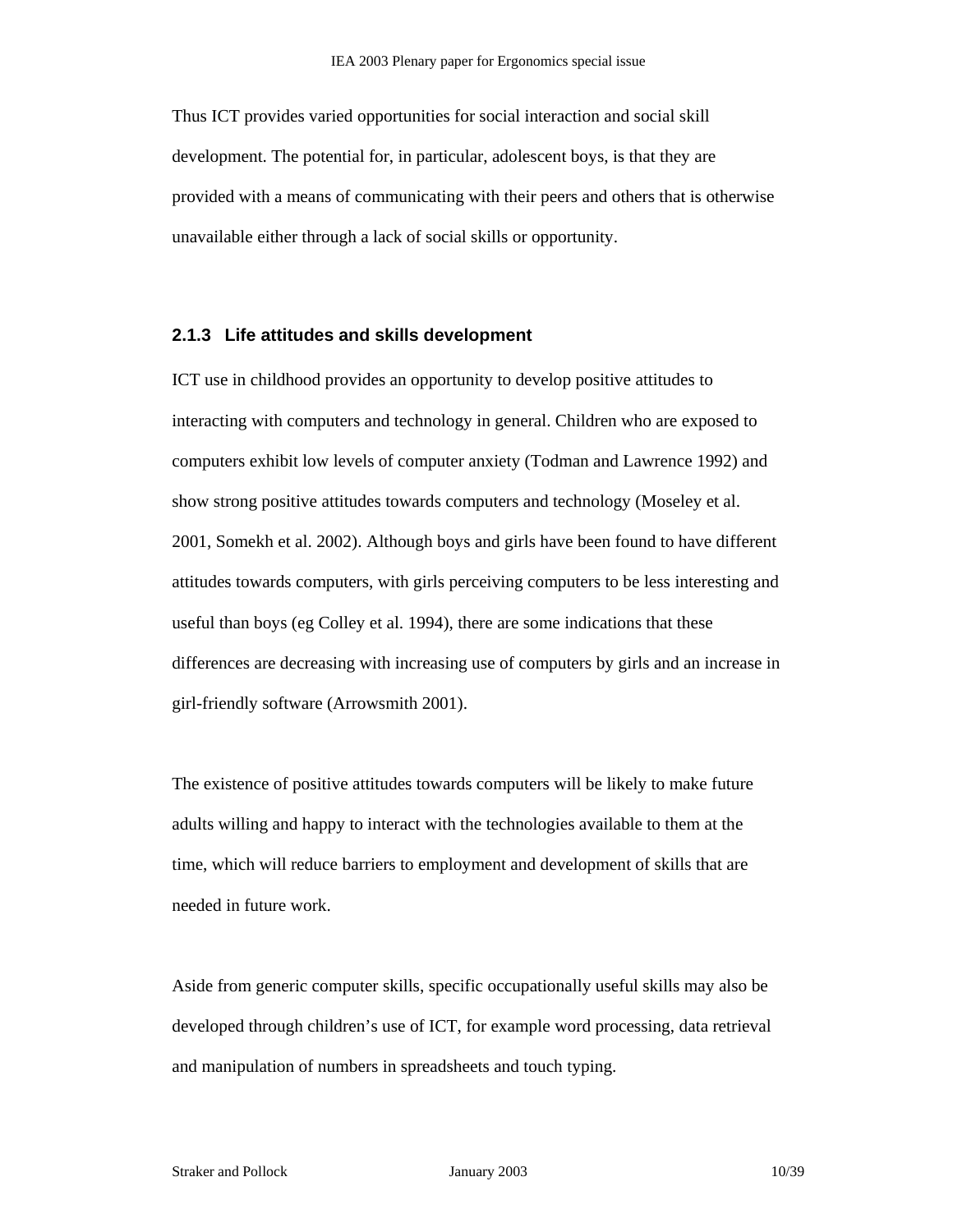ICT skills important to personal selfcare may also be developed in childhood. For example information searching on the internet to acquire consumer information and internet interaction to perform personal banking tasks.

#### **2.1.4 Fine motor development**

Fine motor skills involve the coordination of visual perception and finger and hand movements. ICT interaction usually requires fine visual perception and finger dexterity and there is some evidence to suggest it may assist the development of fine motor skills in children (Yuji 1996).

The current evidence therefore suggests ICT use by children can have a positive impact on development, particularly cognitive, social and fine motor. However other evidence suggests there are some threats associated with ICT use by children.

### **2.2 Potential threats from ICT**

#### **2.2.1 Cognitive development**

In contrast to the positive picture of ICT impact on scholastic achievement outlined above, other recent studies have produced very different results. So while the ImpaCT2 studies in the UK report positive outcomes for children using ICT at school and home, over a similar period the British Educational Communications and Technology Agency (BECTA) found no significant correlation between English and Maths attainment scores for children at age 7 and the level of ICT resourcing in schools (BECTA 2000). In addition Moseley, Mearns and Tse (2001) found a significant negative correlation between Maths attainment and time spent using a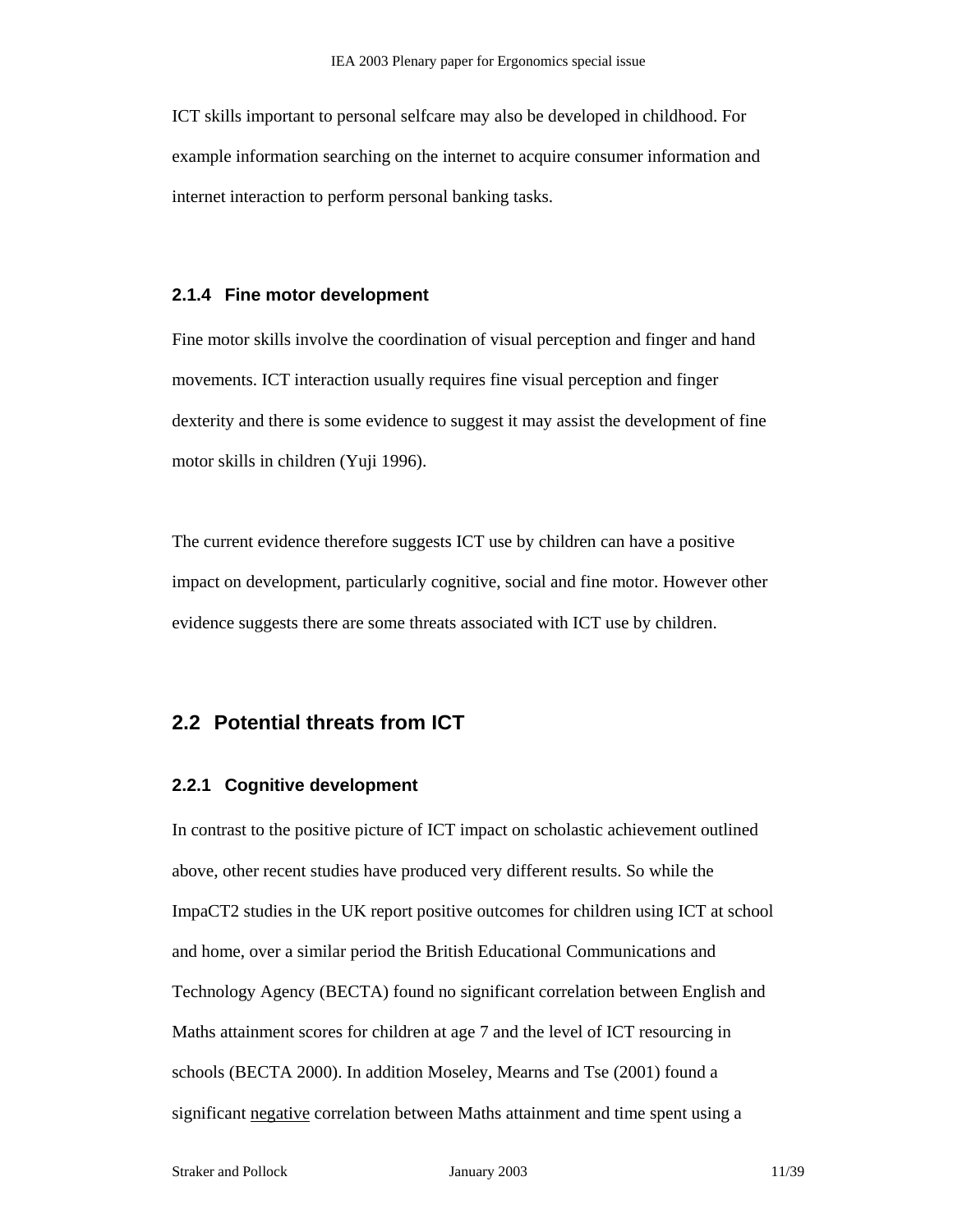computer at school. The apparent conflict between the results of Moseley, Mearns and Tse and those from the ImpaCT2 study can be explained when the nature of ICT use is compared. The ImpaCT2 study looked at ICT use related to specific academic outcomes (such as time spent using a computer for Maths-related activities), whilst the Moseley study looked at total time on the computer. What Moseley et al.'s study showed was that a large proportion of children's computer time was spent playing games and it was specifically the game-playing time that correlated with the decreases in attainment.

It appears that if children are given the freedom at school to play games rather than engage in school-related activities, that the potential positive outcomes of ICT use on cognitive attainment may be lost. Such an outcome is understandable if teachers use ICT as a means of distracting troublesome children in the class so that they can allow the majority of the class to progress towards educational goals. In these cases the social and educational environment impinges on the potential for technology to assist children develop cognitive skills.

Similarly, from a wider educational perspective, there is the potential threat that largescale compulsory ICT use may channel a substantial proportion of finite educational budgets to ICT hardware and away from other projects. In certain child-teachereducational environment systems, the trade off between expenditure on ICT needs and other needs may produce poorer educational outcomes for children and threaten the enthusiasm and morale of competent, professional teachers.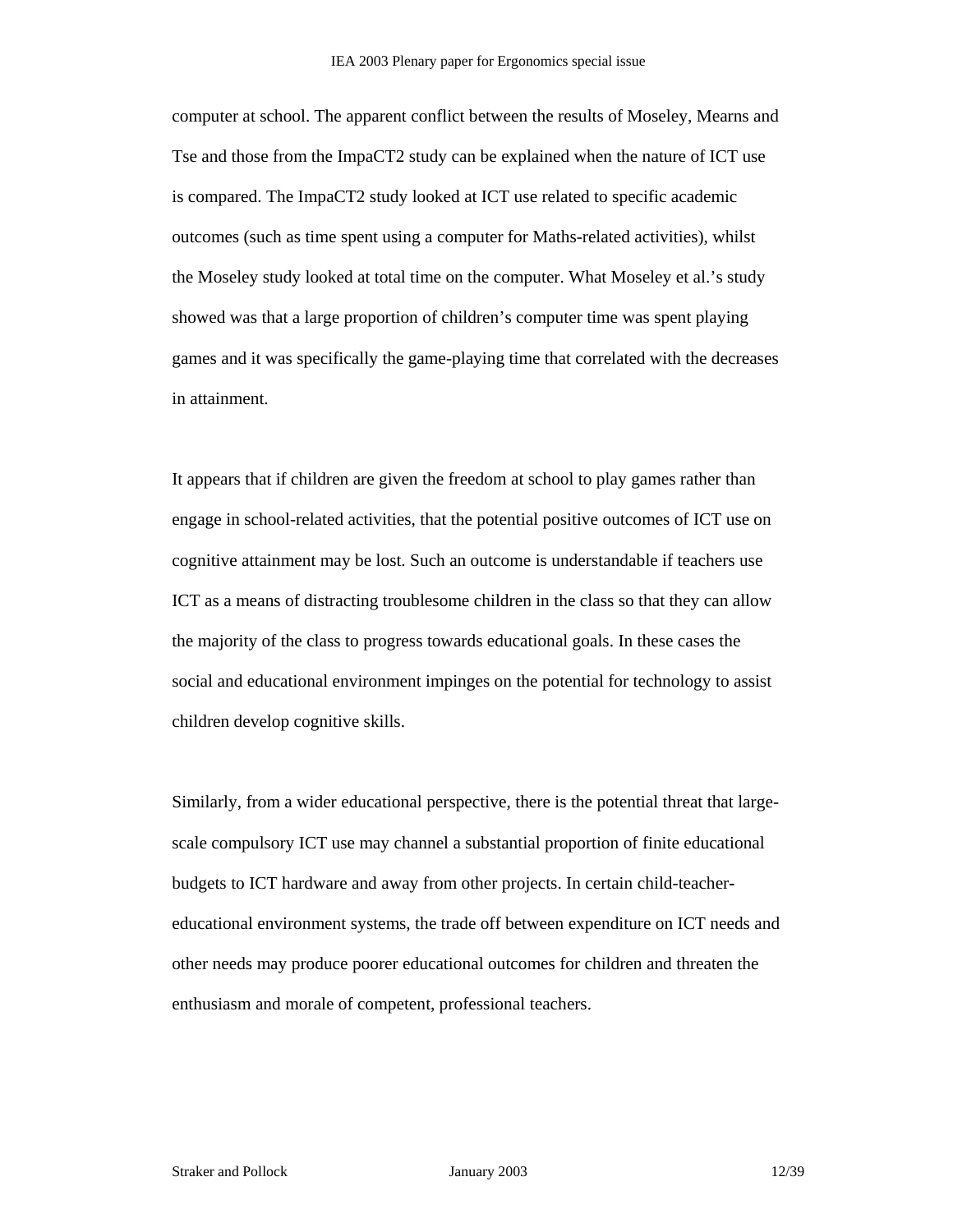It is possible that the early evidence demonstrating positive impacts on educational development has been from a specialised group of technology-enthused 'early adopter' teachers. As ICT integration becomes expected of all teachers, some of whom will be less motivated to apply it to its full potential, it is likely that students will not gain the same positive results. Educational authorities are currently concerned about this threat and many have embarked on substantial professional development programs for teachers. For example in Queensland, Australia, certain schools have been earmarked as Centres of Excellence, which provide a resource for teachers from adjoining areas to provide examples of top class pedagogy. These schools include ones highlighted for their use of technology.

The potential for improvements in cognitive development may therefore not always be realised. This potential limitation should be used to temper the enthusiasm of technology advocates who view ICT as a panacea for educational ills to allow a more considered view of the impact of technology on children's cognitive development.

#### **2.2.2 Social development**

Many sections of the media have voiced concerns about the potential damaging impact of ICT use on children's social development. The image of the teenager stuck in their bedroom for hours each night, unable to socialise with their peers, parents or teachers is one that fills many parents with dread. Reports of computer addiction to electronic games and parents' apparent lack of power to change their children's habits creates a concern in the community that ICT can have a negative impact on social development.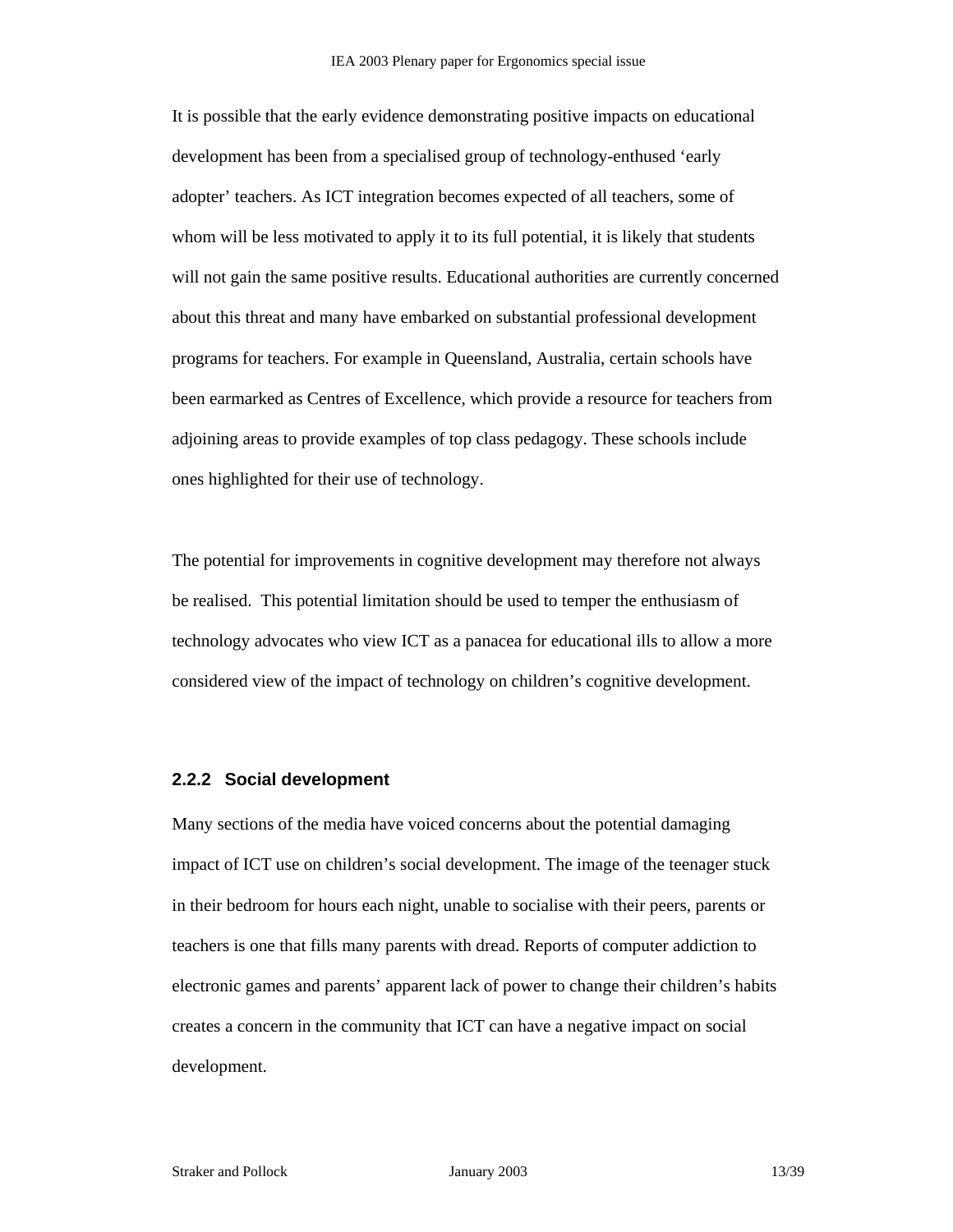In reality there is little research that shows that there are detriments in social skill development. Many of the changes in children's behaviour seen by parents may simply reflect the normal withdrawal that adolescents exhibit generally in their teenage years. The fact that some adolescents choose to withdraw to their bedroom may be independent of the availability of ICT. Roberts, Smith and Pollock (2000) report that shy individuals who used the internet for six months showed significant reductions in their shyness, suggesting that the internet and the use of on-line communication strategies was beneficial, not detrimental for shy people. They argue that 'computer addiction' may be better seen as a phase of intensive use of computers as individuals become fascinated with ICT's potential, but that the vast majority of individuals will pass through this phase and either become bored, or integrate the use of the technology into their everyday lives such that their social functioning is not impaired.

Although poor social skill development may not be associated with computer use, there are genuine concerns amongst public health and welfare professionals that children may become unknowingly the targets of Internet predators and paedophiles. Police groups in many countries have issued warnings about 'safe' internet use that protects children from unwanted interactions. For example, the Federal Bureau of Investigations offers parents advice on how to protect children whilst on the Internet (Federal Bureau of Investigations, 2002) and the UK Home Office has recently started a KidSmart Initiative which will deliver advice to children between the ages of 8 and 11 about how to surf the 'net safely. Sadly, in a global communication world, children can access all parts of the world and all sections of society within the world. They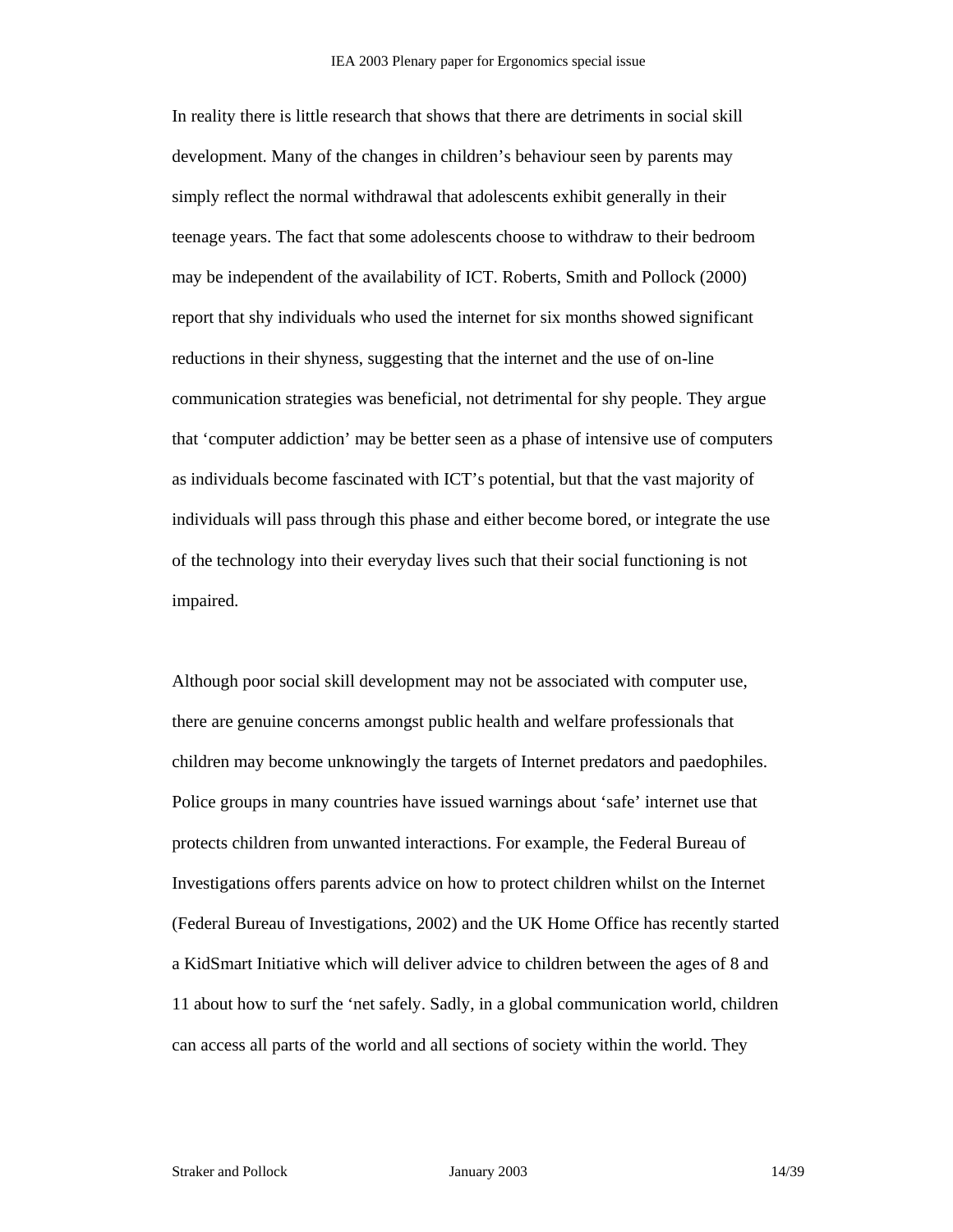need to be taught skills to protect themselves from danger that would not be needed when they are in restricted and controlled physical environments.

#### **2.2.3 Life skills and attitudes development**

Whilst well managed interaction in childhood may result in positive attitudes to ICT, negative attitudes may develop if children's early experiences are poor. There is therefore a threat of wasted community and family resources where large investments were made in providing ICT access only to result in children developing an aversion to ICT use. Further, if ICT is used unwisely, children may develop restricted attitudes to the potential of computers that may impede their innovative use of ICT as adults.

Such an outcome may result if significant computer anxiety develops from a child's interaction with ICT. This could occur because computer anxiety does not always decrease with increased exposure to computers. Anderson (1996) found that, although computer anxiety correlated with computer experience, perceived computer knowledge was a better predictor of the level of anxiety felt by a user. Anderson notes that many users of computers may have spent many hours interacting with a computer system, but may know little about how the computer operates. Under these circumstances, anxiety may increase for users if they enter a different computer environment. Gos (1996) supported these findings with the observation that ratings of unpleasantness of previous computer experiences correlated significantly with perceived computer anxiety.

The lesson from these studies is that the quality of the experience for a child using the computer will direct the level of anxiety they experience when using ICT. A child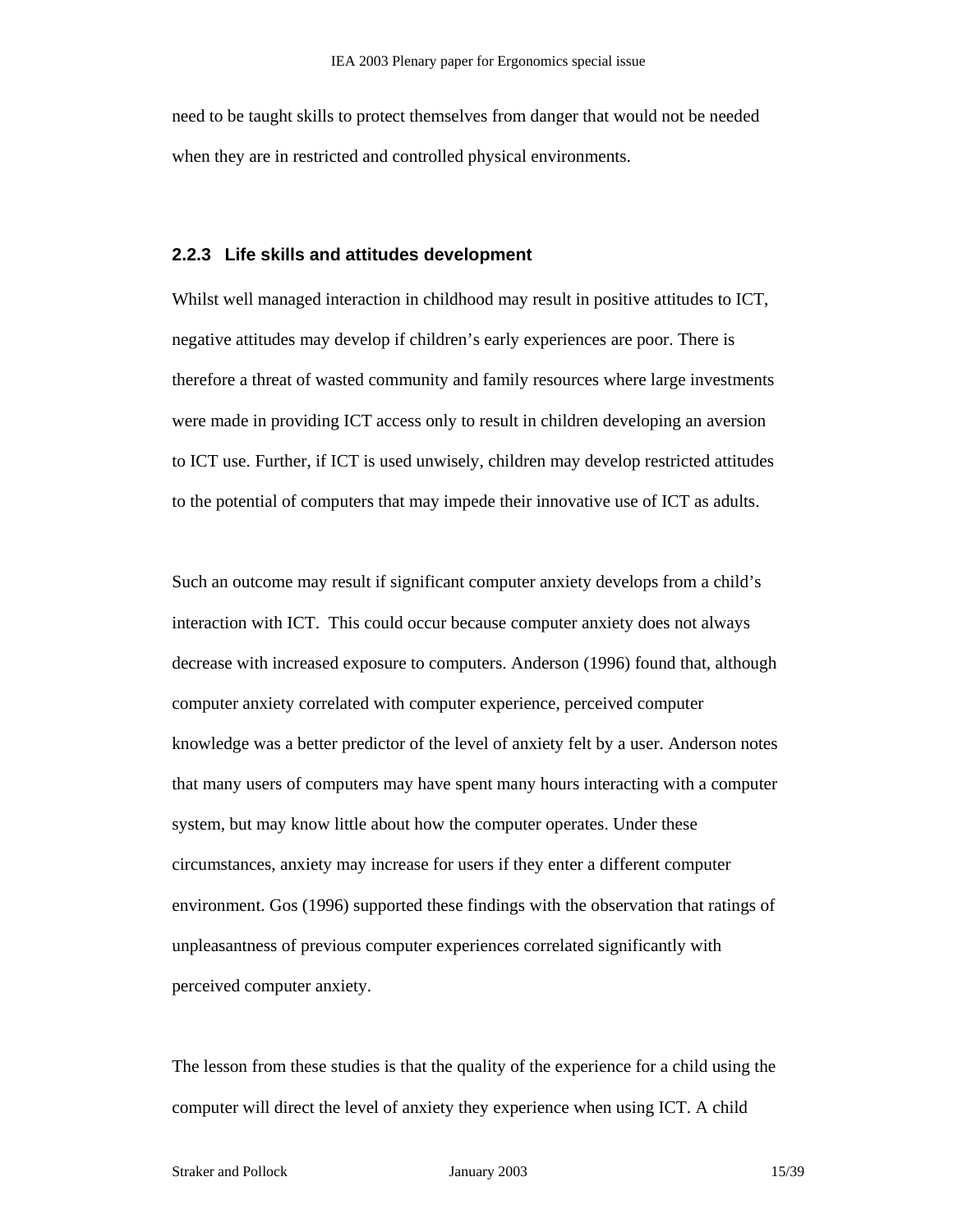who is anxious about using a computer may be less willing to explore new technological advances and thus limit his or her ability to exploit these advances as they occur.

#### **2.2.4 Gross motor development**

One of the most widely publicised threats associated with children's use of ICT is the negative impact on physical health (Armitage 1999, Hancock 2000, Straker et al. 2000, McGrane 2001)**.**

Recent studies have found that a substantial proportion of children report discomfort associated with significant amounts of ICT use (Harris and Straker 2000). Discomfort is used as an early indicator of the development of activity related musculoskeletal disorders and whilst the majority of children report mild levels of discomfort, some children have reported severe discomfort (Straker 2001). Neck and upper limb is the most common location, followed by low back (Balague et al. 1999, Straker 2001, Hakala et al 2002). This early evidence is disturbing as this pattern is similar to the problems reported in adult workers.

Part of the risk of musculoskeletal disorders may be associated with children using ICT in workstations either designed for adults, or not appropriately designed for children (Laeser et al. 1998, Oates et al. 1998, Zandvliet and Straker 2001, Barrero and Hedge 2002). A recent laboratory study has provided clear evidence that the physiological and biomechanical stresses associated with children's use of computers are different to those experienced when children work with paper (Straker et al. 2002).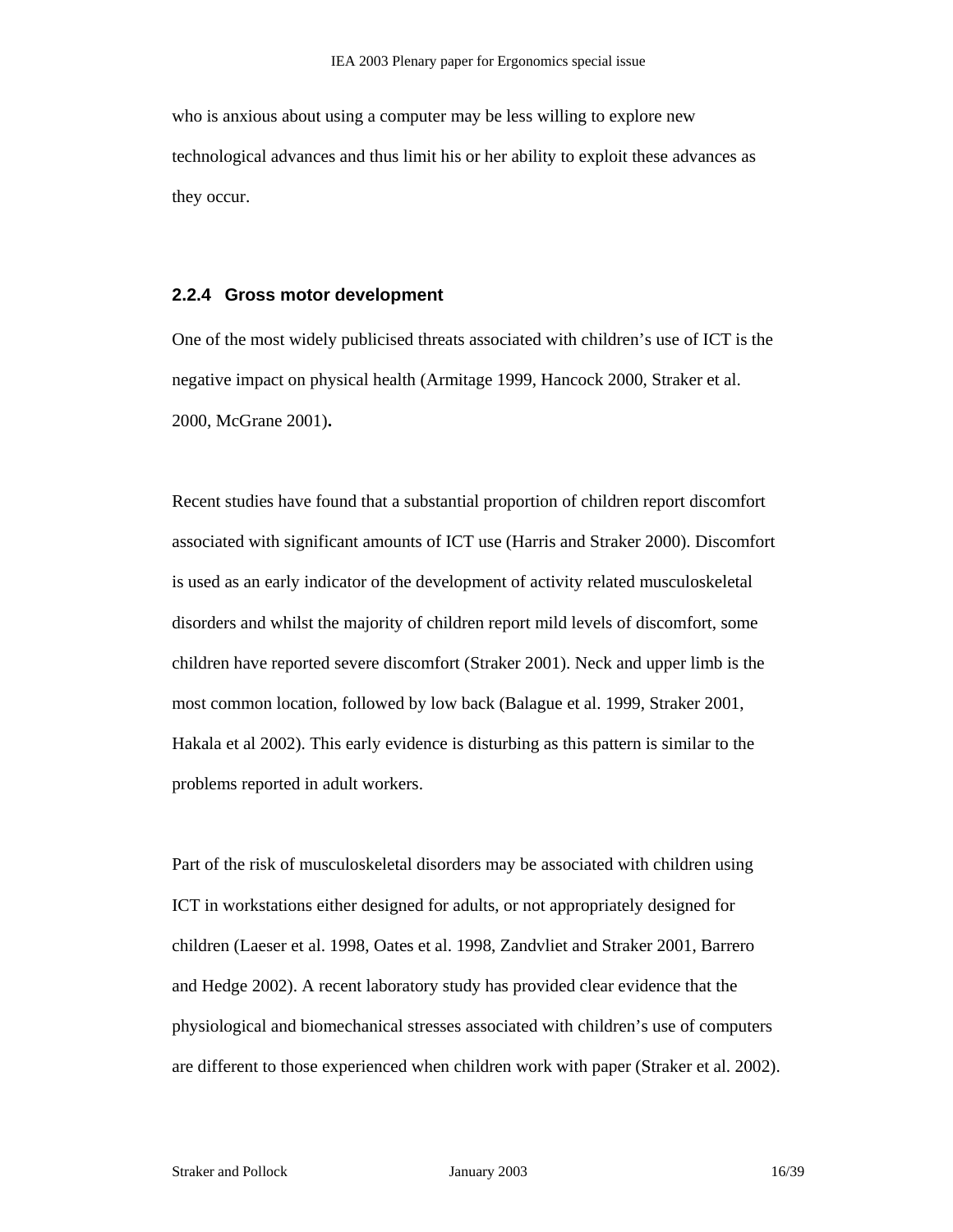However the lack of postural variety may be the greatest risk factor (Mathiassen and Christmansson in press).

Aside from the direct stresses on the neck and upper limb and low back associated with ICT use, there is also a health threat from increased sedentary activity. Moderate and vigorous physical activity is declining in children (ABS 2000, NCHS 2000, Cavill 2001). Physical activity is important to normal musculoskeletal development in children (Bauman et al. 2002). There is concern that increased ICT use will further reduce physical activity which may result in this generation of children never developing musculoskeletal systems as strong as previous generations. This is likely to increase the risk of osteoporosis and other musculoskeletal disorders. Reduced moderate to vigorous physical activity has also been associated with other significant causes of morbidity and mortality including coronary heart disease, diabetes, colon cancer and depression (Janz 2002, Pate 2002). There is a lack of research on light to moderate activity with high postural variety in children, yet this type of activity may form part of appropriate stresses necessary for normal tissue development.

#### **2.2.5 Vision development**

A further potential threat to children's development may come from extensive focussing on close objects which may strain the visual system and result in structural changes to the orbit creating myopia. There is some evidence that excessive book reading may result in refractive changes in the eye and a recent study found evidence of refractive changes associated with computer work (Tan et al. 2000).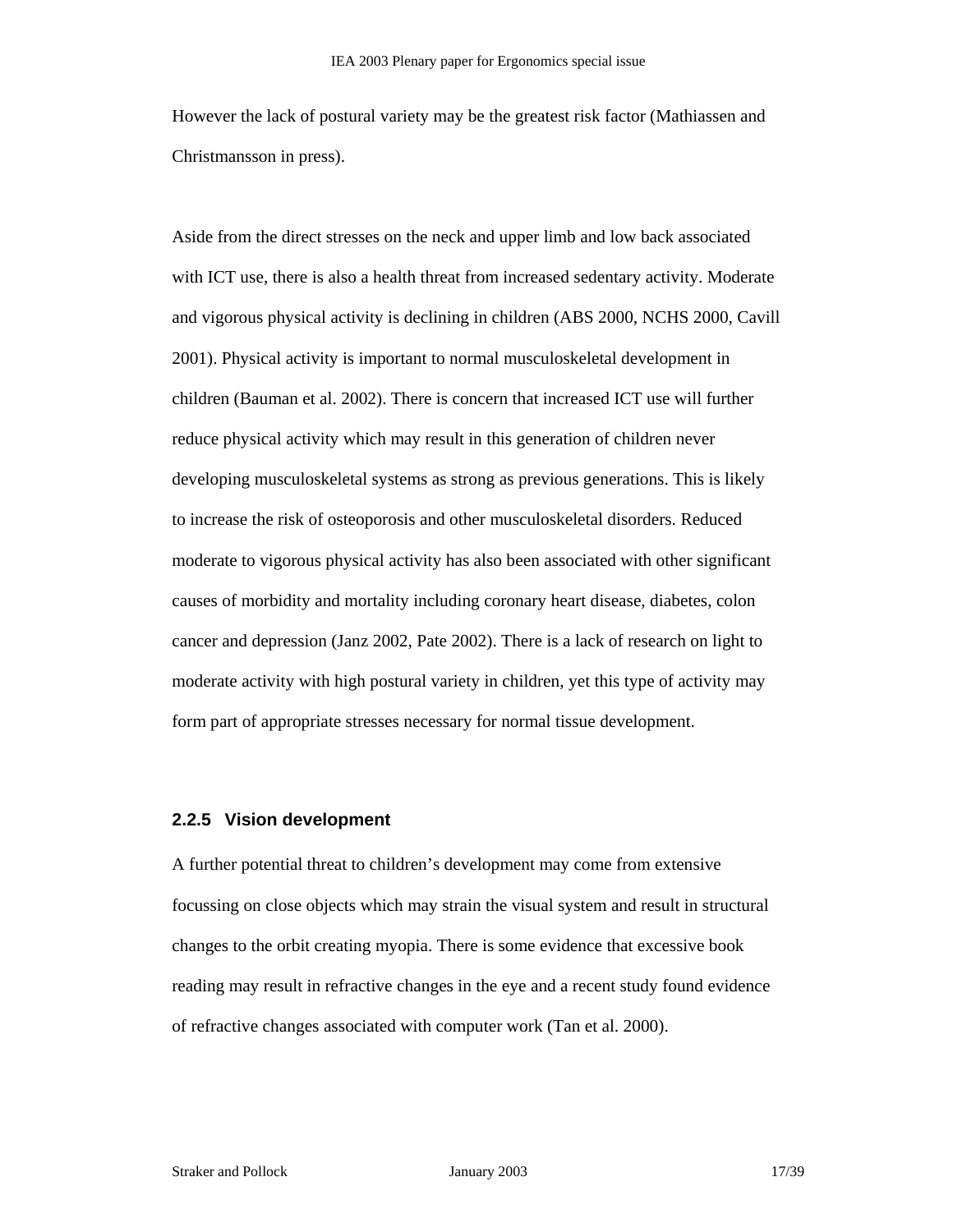The evidence therefore suggests there are real threats to the cognitive, social, physical and visual development of children from increasing ICT interaction by children. It is therefore vital that the interaction is well understood to enable its optimisation.

# **2.3 Factors influencing the nature of the ICT –child interaction**

An essential aspect of the ergonomics view is that the interaction of humans is complex and multifactorial with many elements within the system influencing the nature of the interactions. Much of the past research on children and ICT has been limited by a focus on single elements in the system and single system outcomes. However there are clear indications of the system elements that may impact on the nature of the interaction. Critical elements include the individual child, their peers, supervising adults, the technology used, the task performed and the context within which it is performed.

The child and ICT elements, such as anthropometrics, age, and gender, for the child and hardware and software design for ICT, may be taken as read. However we wish to highlight the potential for other factors outside the simple system to influence the interaction. The purpose of this section is not to provide a complete review of these factors, but to highlight their existence and therefore the necessity to consider them within any evaluation of children interacting with ICT.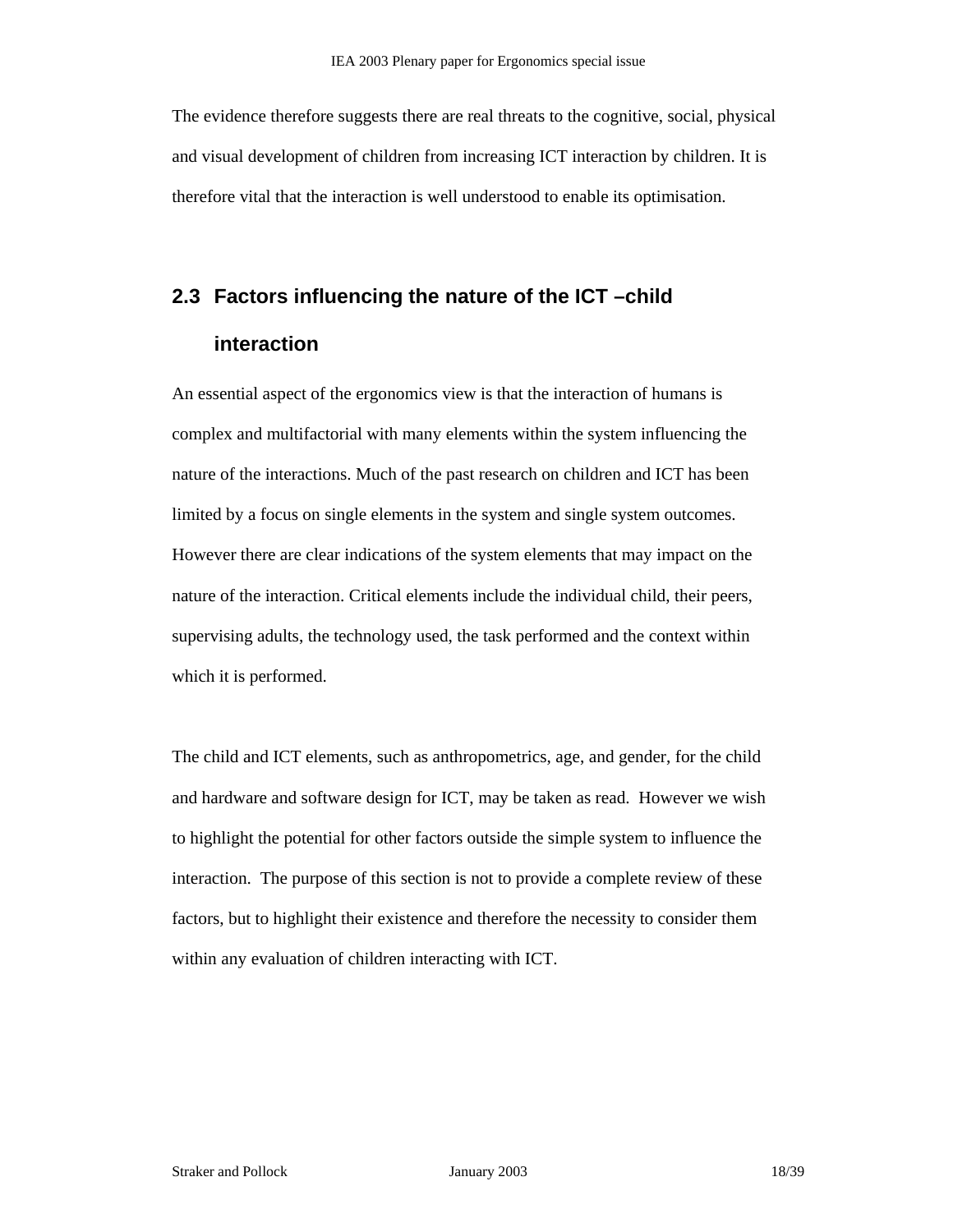Supervising adults such as parents and teachers can have considerable influence over children's interaction with ICT. Within a school context teachers can influence the ICT hardware and software, furniture and environment to some extent, but have more influence over tasks performed and how those tasks are organised. Parents also influence the purchase of technologies and have varying levels of influence over what tasks are performed and when.

Peers are a very powerful influence on children's attitude and behaviour. Anecdotal evidence suggests children desire ICTs which have high value within their peer group. Peer ICT ownership and use provide common opportunities for children to learn skills and attitudes**.**

The technical development of ICT hardware and software has resulted in increasingly capable computers. This increasing capacity fosters increased use, making optimisation of the interaction more important. Miniaturisation has created portability and new opportunities for increased ICT use. However miniaturisation has also resulted in more constrained postures during use. Horizon technologies of large wall screens, speech input, and remote pointing may offer greater postural variety.

Tasks commonly performed by children using ICT include: searching and retrieving information using internet browsers, writing and production of documents using word processors, drawing and manipulation of still and video images using graphics packages, using spreadsheets for mathematics and representation of numbers in graphs, playing games for entertainment and using mail software for email communication.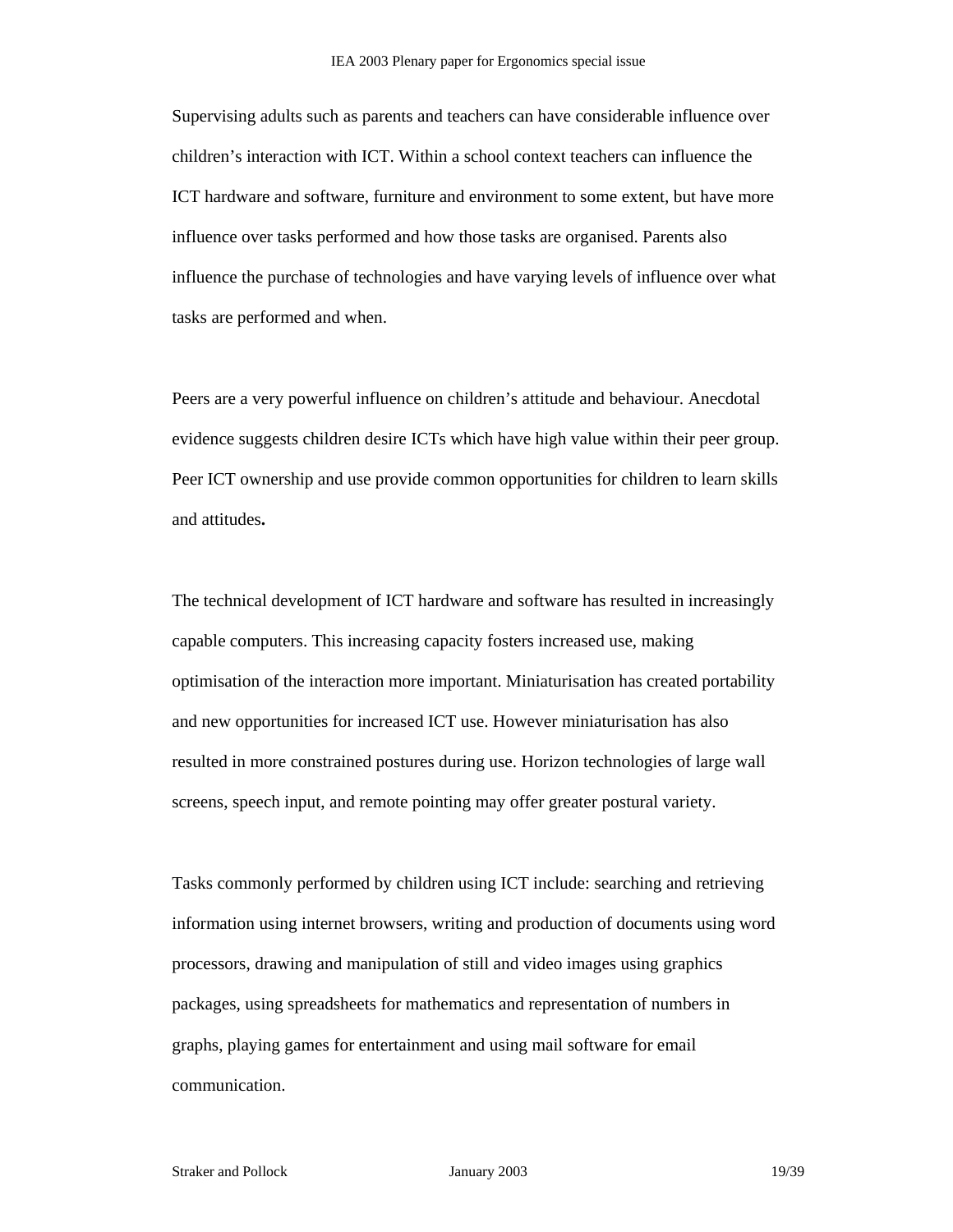The context of use incorporates the purpose and environment of use. The purposes for performing these tasks include school work/ home work, own interests/studies, and communication/self care. Common environments of use include school classrooms, home offices, and increasingly bedrooms and living rooms as ICT become more portable. Within school classrooms there is a wide range of ICT integration, from computers being electronic babysitters for children out of step with class processes to computers being integrated into a substantial proportion of learning tasks within the classroom.

All of the above elements must also be considered within a temporal context. Children's needs and ways of interacting with ICT and the relationships between all the system elements will change rapidly as both the child and the technology develops. The way that system elements interact and impact on each other will be very different for a 5 year old child today than for a 5 year old in five years time or for the original 5 year old at age 10.

Figure 2 tries to capture these social and technical elements into a model of children's interaction with ICT and is based on adaptions to the classical ergonomics humanmachine interaction model by Harris et al. (2002).

#### **Insert figure 2 about here**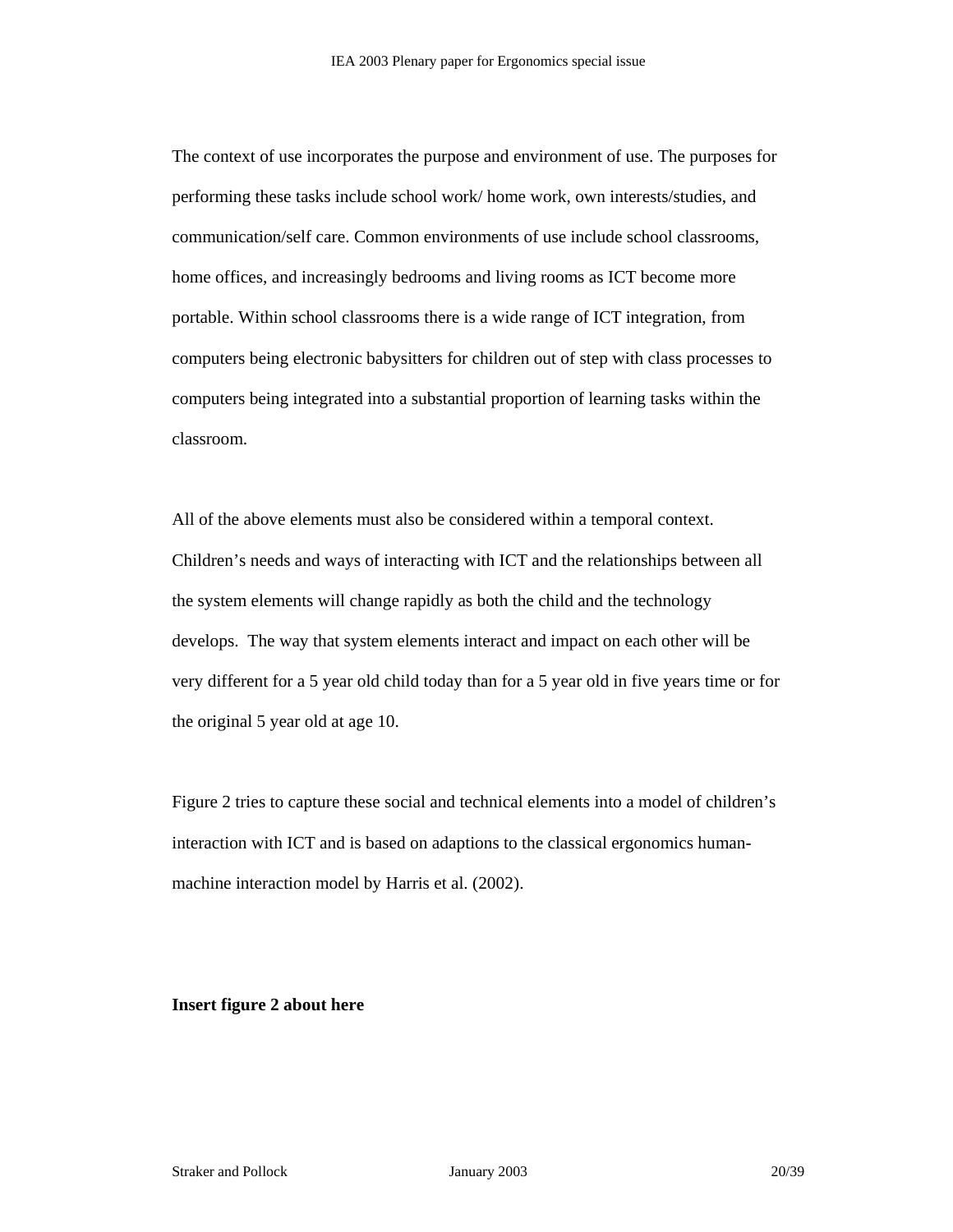# **3 Pathway to Evidence Based Guidelines**

A basic assumption in ergonomics is that knowledge derived from scientific exploration can be used to guide the development of more optimal interactions between people and technology in all its forms, and that this approach is more efficient than trial and error. Thus an important role for ergonomics is the provision of advice to key players in the optimisation of the interaction between children and ICT. Whilst different information may be of use to different players, certain principles may apply whoever the guidance is prepared for.

## **3.1 Principles**

We believe that guidelines should be developed using the following principles:

- Transparent supporting evidence
- Culturally sensitive
- Not limited to current technology
- Balance outcomes
- Living
- Edited to suit target groups

Guidelines should be based on the best available evidence to maximise the correctness of the guidelines. There is a threat to ergonomics that it receives widespread publicity for a guideline that subsequent research finds to be incorrect (for example the widely promoted recommendation for computer displays to be at sitting eye height is currently under threat (Pollock and Straker 2003)). The trust the public has in ergonomics would then be shaken, and the uptake of future guidelines diminished as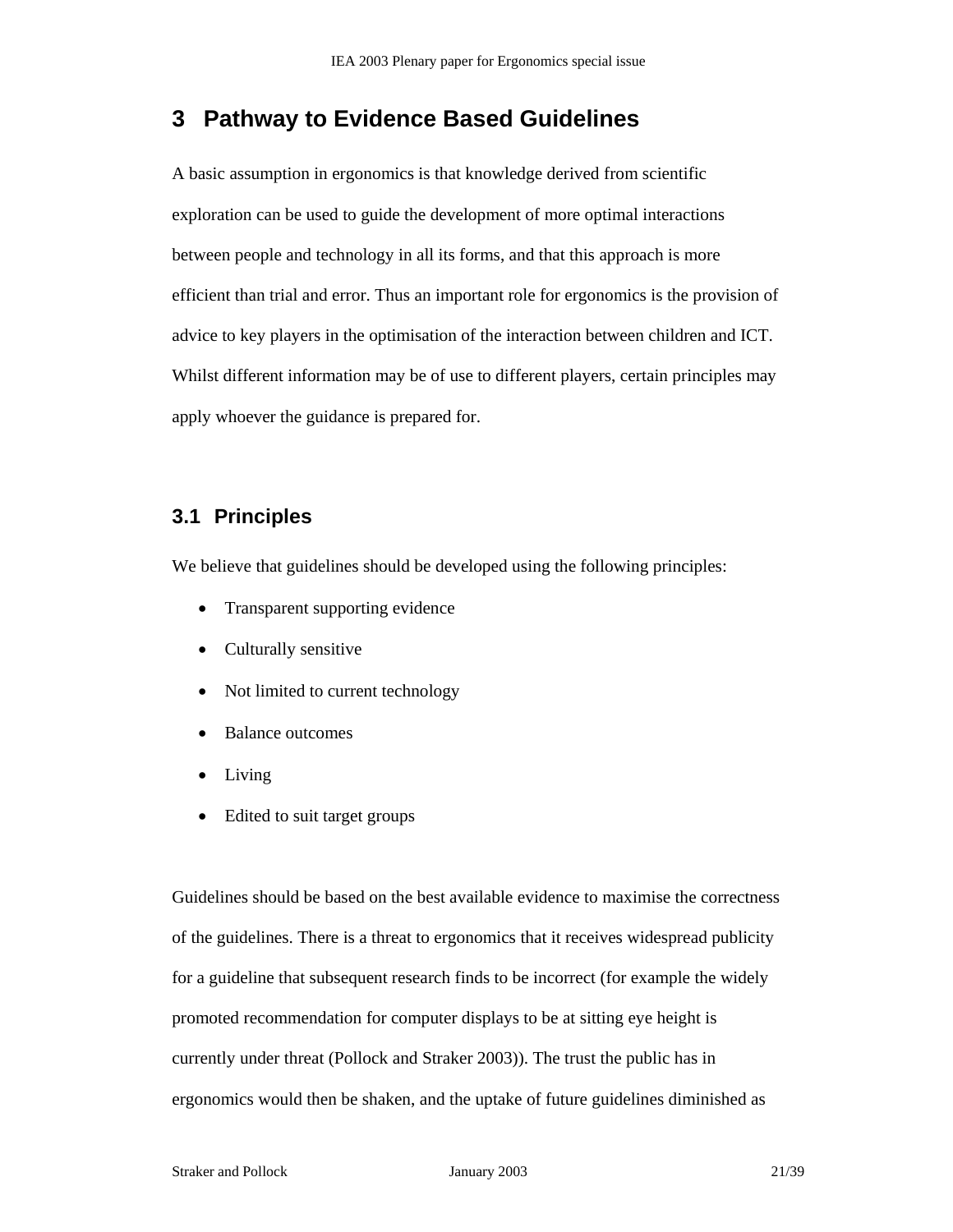people wonder whether these too will be found to be incorrect. Thus ergonomics needs to be open and honest in the quality of the evidence to support each guideline. There are therefore likely to be guidelines which are supported by a range of good quality research sources, and other guidelines which are only supported by the opinion of some researchers. Guidelines users can then focus their resources knowing the surety of the guidelines.

However being too conservative in describing gained knowledge risks isolating ergonomics to the ivory tower, whilst disciplines willing to sell simplistic messages are more likely to get the media, and thus public and governmental attention. An alternative approach is to be more definite in our uncertainty. The approach taken with the weather forecasts and outlooks in several countries could be fruitfully examined. Weather forecasters recognise that they can never predict the weather exactly, but they can predict the likelihood of rain on a particular day, or over a particular period of time. Similarly, whilst ergonomics cannot be certain about the impact of a particular risk, we can make reasonable estimates of effect sizes and thus be able to offer users information on the relative likelihood of a particular outcome. This would have the double benefit of providing the users with better information, but also of portraying ergonomics in a positive light.

Guidelines should be culturally sensitive. Ergonomics has tended to be ethnocentric in the past, with little consideration of the physical, mental and social diversity of humans outside major European and North American groups. (For example the ergonomics literature on seating consistently assumes that chair sitting rather than floor sitting is the norm (Gurr et al. 1998)).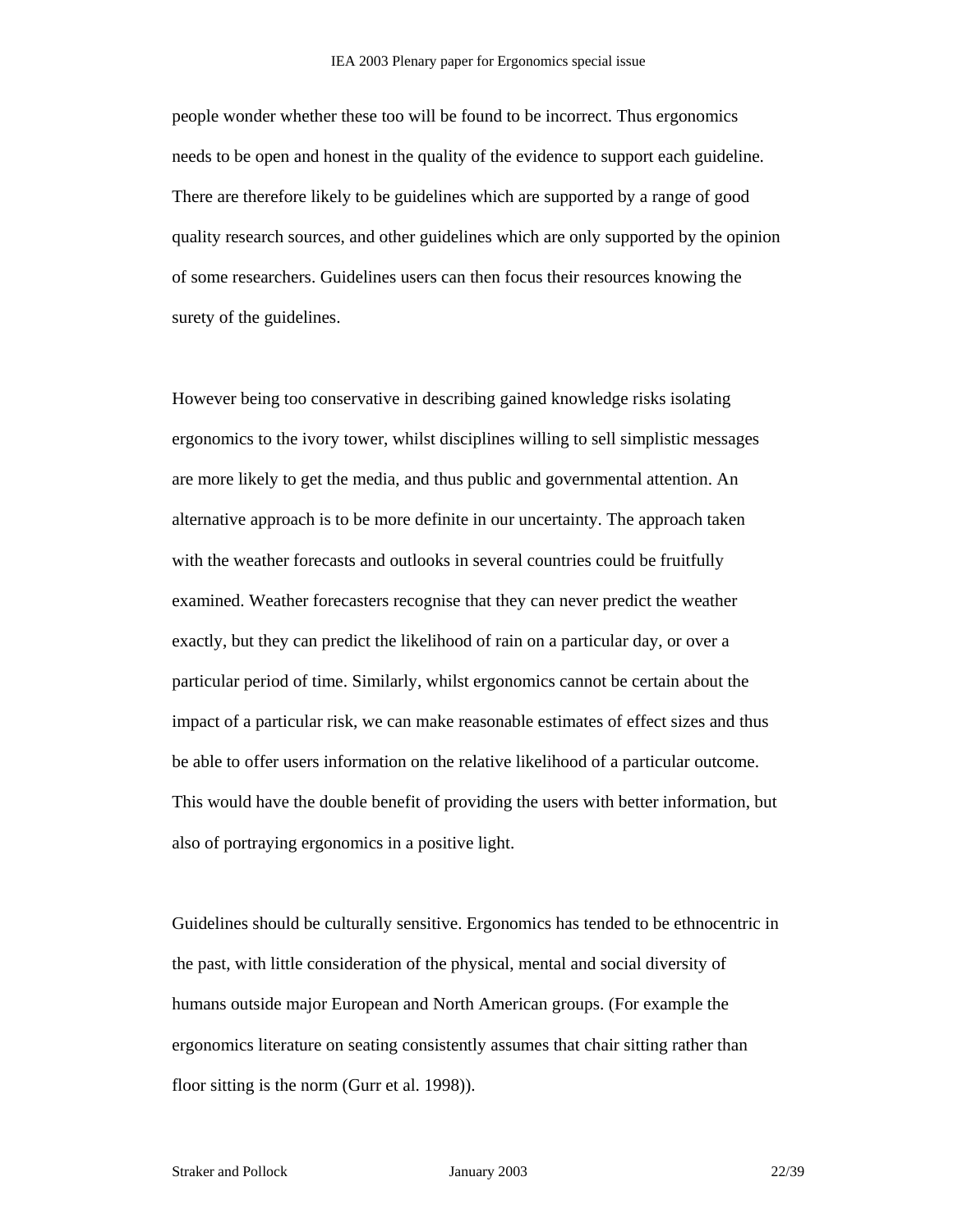Guidelines should try to be based on general principles rather than current technology. The development of ICTs is likely to continue to be rapid, making technology-based research obsolete before it can be promoted as guidelines. Principle-based guidelines can also help technology developers to develop new technologies better suited to human needs.

The multiple areas of impact ICTs have on children suggest that there will be tradeoffs between the benefits and losses associated with ICT use. For example there may be a broad trade-off between cognitive development and gross motor development, with better learning outcomes coming at the cost of poorer skeletal development. Thus the guidelines should assist users in balancing the outcomes.

As the knowledge base will never be perfect, and new technologies may create new interactions not adequately predicted by current knowledge, there will be a need for ongoing research and a need for the guidelines to be continually reviewed and renewed based on available evidence. A useful approach could be that used by the Australian Department of Foreign Affairs and Trade when issuing travel advices. Advices are supplied with the information that they are "current for (today's date)", when they were last reviewed and when they were last changed. This information would provide users with greater information about the currency and permanency of each recommendation.

Finally the guidelines should be developed for different users and be prepared with content and style appropriate to the user. As the needs of a furniture manufacturer,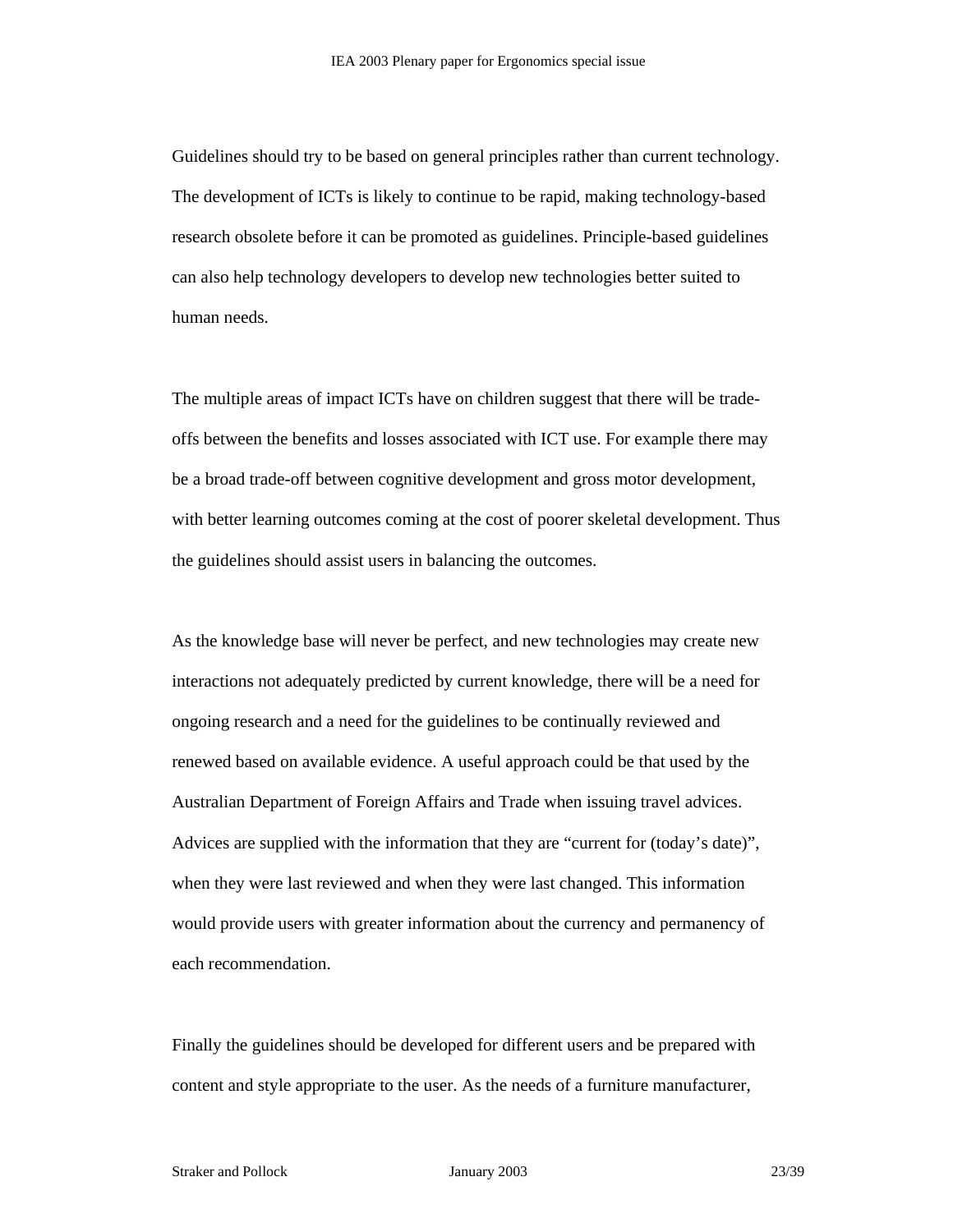early childhood teacher and teenager are different, guidelines need to be targeted for each specific group.

### **3.2 Development Process**

Figure 3 represents a process for the development of evidence-based guidelines. The basic principles and specific guidelines should be developed based on quality research and be peer reviewed and discussed within the scientific community. A key purpose for the review and discussion is the detection of invalid or obsolete assumptions and the identification of gaps in the current knowledge requiring research. Following the achievement of some consensus, draft guidelines should be prepared and reviewed by the various target audience groups. This audience/user review should cover both content and style. Several iterations may be required to develop guidelines suited to users. Once developed the guidelines should be widely promulgated. Given the broad community interest in this area already demonstrated, ergonomics may be more successful than previously in using the mass media together with interactive ICTs to promote and distribute this knowledge. Alongside the promulgation there should be a strategy for the education of critical players: children, responsible adults, ICT industry and education authorities.

Finally, there needs to be a monitoring of the nature of ICT use and key outcomes. Currently very little is known about how children use ICT. We also need to better understand what ICT use means to children and what factors influence children's use of ICT**.** Ergonomics research should be monitoring technology trends to try to predict changes in use and monitoring actual usage patterns. Further, leading indicators of cognitive, social, physical and visual development should be developed and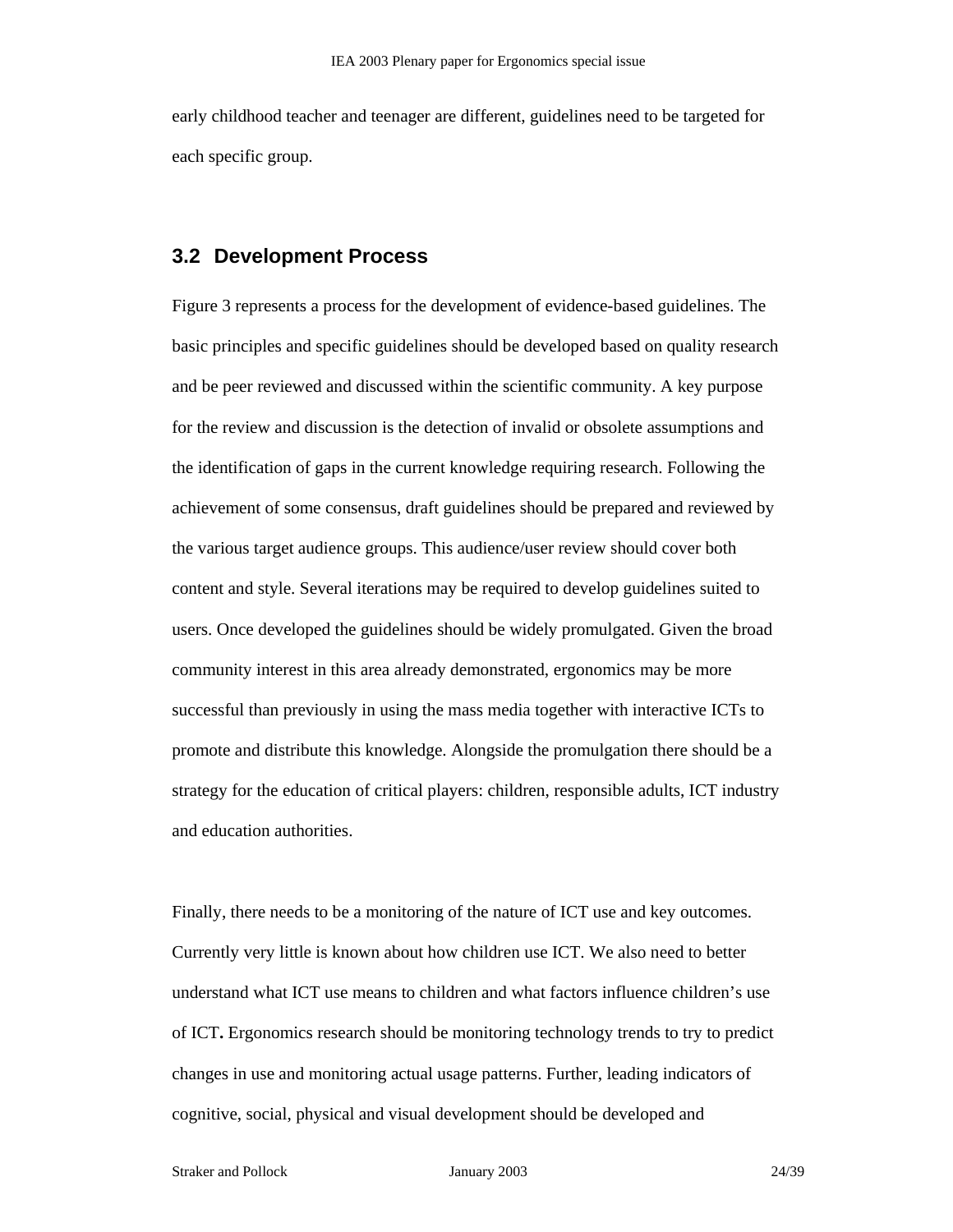consistently evaluated across diverse populations to improve our understanding and be early indicators of trends which need to be addressed.

**Insert figure 3 about here** 

### **3.3 Implementation**

Whilst there are considerable scientific hurdles to the development of guidelines supported by good levels of evidence, such guidelines will be of little value to people unless they are implemented. Again this is a threat to ergonomics, not only must the science be good, but so too must the translation of the acquired knowledge into practice. A systems approach suggests all elements in a system are important and thus guidance to equipment designers, education authorities, children etc. are all opportunities to optimise interaction The essential question is, How to get audience groups to follow guidance?

The optimisation of the interaction between children and ICTs will depend on various groups each implementing guidelines. However different groups may be encouraged to implement these guidelines with different approaches, as illustrated in Figure 4.

Awareness of the importance of the interaction between children and ICT needs to be developed amongst each group that contributes to the interaction: ICT producers, schools, teachers, parents and children themselves.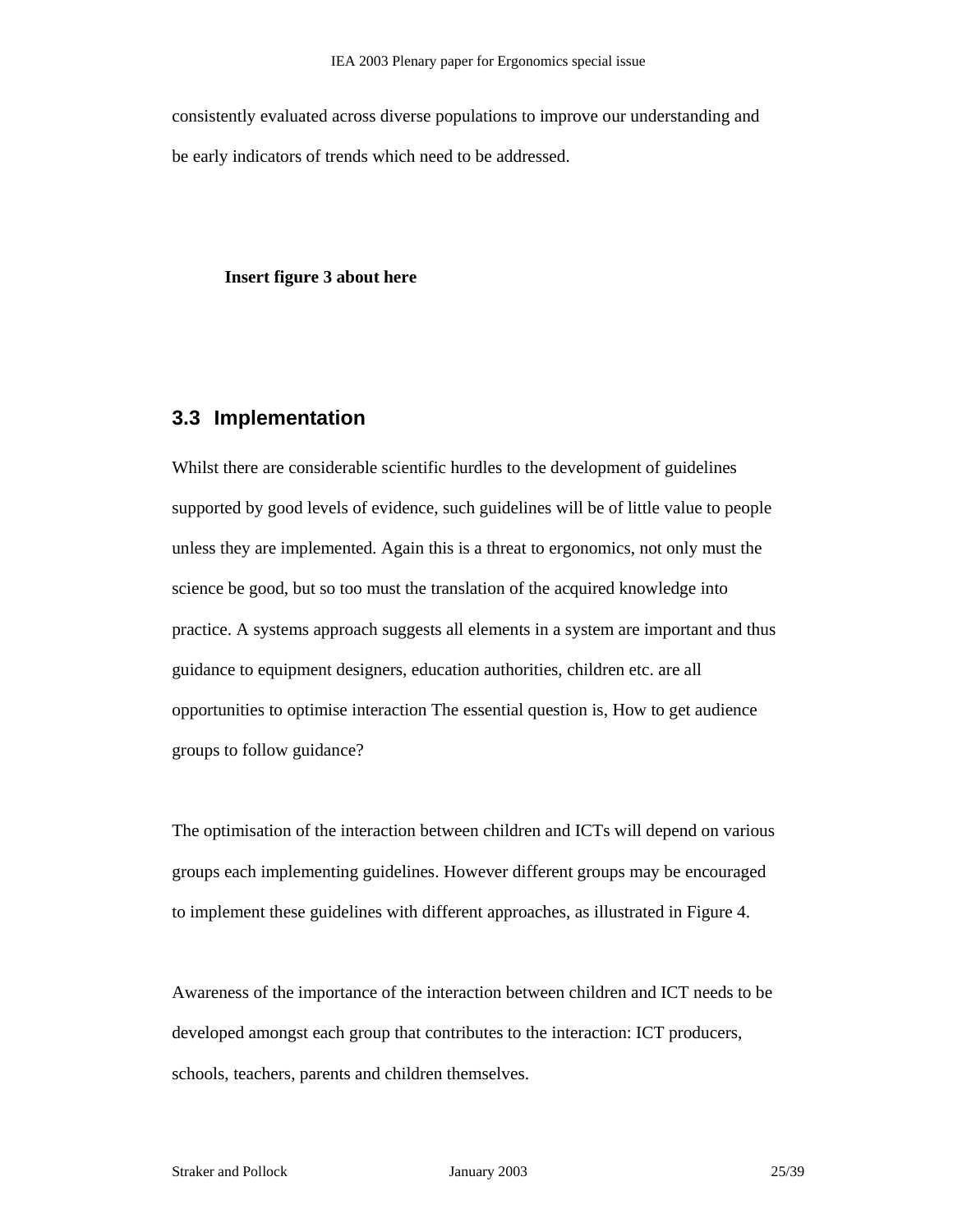Education about the effects of the interaction also needs broad promulgation. Perhaps the most difficult area to influence in this respect will be home use of computers. Hence parental education will be a useful strategy towards optimising use. However there will also be a reliance on children themselves developing the knowledge and skills to use ICT appropriately. This will be a difficult task for ergonomics, as the broad introduction of ergonomics into children's education has only received small attention in the past. This need also presents a substantial opportunity for ergonomics to become a central skill for the future generation.

Teachers and schools can be guided to acquire and use ICT appropriately through the additional development of education policies and codes of practice. For example schools can include hardware and furniture guidelines in tender documents and teachers can be encouraged to facilitate postural change by scheduling task changes every 20-30 minutes.

Finally ergonomics experience has shown that designers and developers of technology can be guided to produce better products using standards and legislation. For example, children's game software developers could be required to build into their game rest break strategies to help children take breaks from the game and game hardware developers could be required to minimise vibration developed in simulator controls.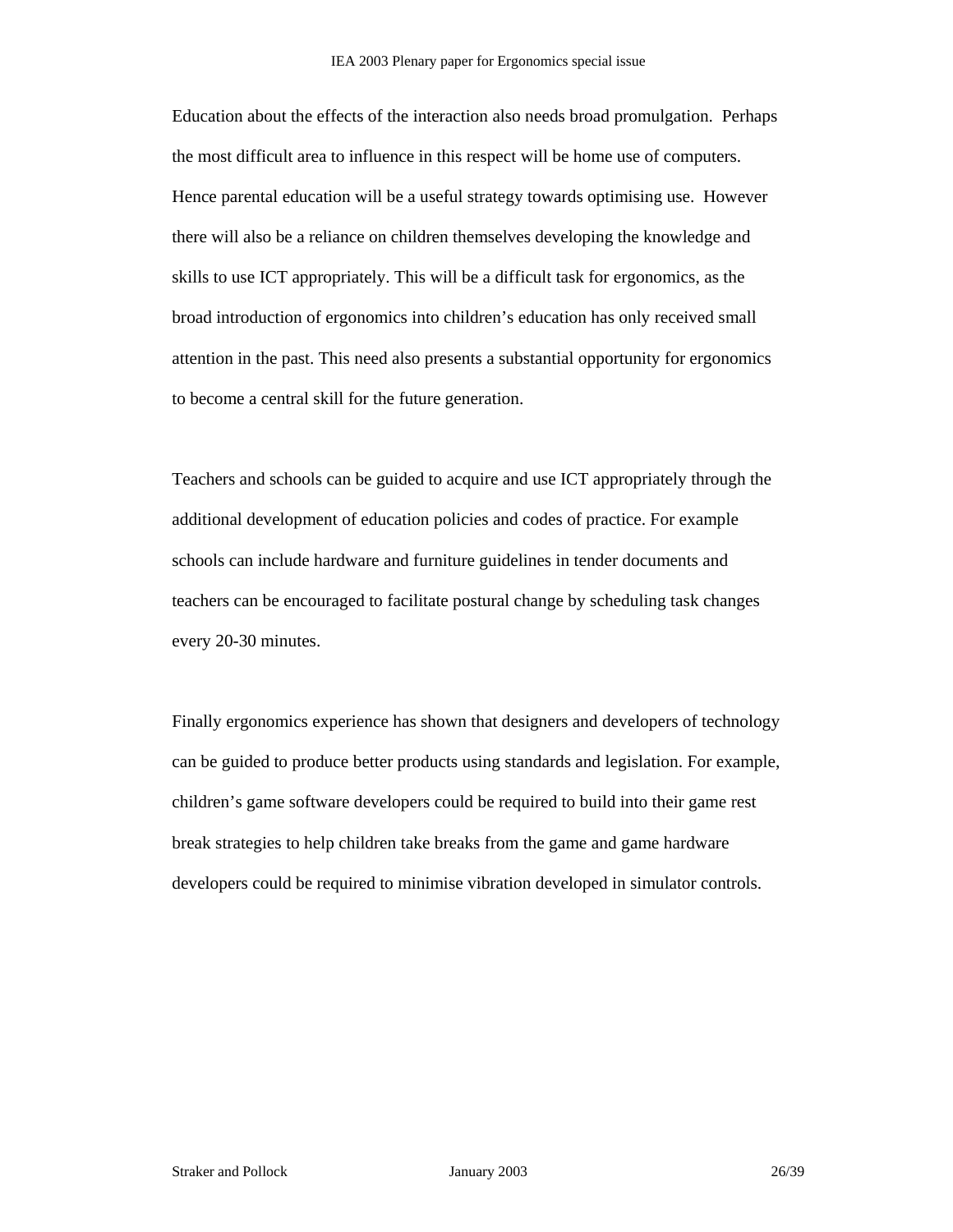Through these four implementation strategies, each prime sector of the child-ICT system will be working towards the harmonious use of technology for the children's future well being.

**Insert Figure 4 about here** 

# **4 Conclusion**

The increasing use of ICT by children in industrially advanced countries offers an unprecedented opportunity for ergonomics to become a central part of life skills for the next generation. It offers the opportunity for ergonomics to escape from its conventional constrains of being focussed on adults in occupational settings. It offers the opportunity for ergonomics to engage with people and become a part of their daily lives. This major change in society also carries a threat to ergonomics. If the ergonomics knowledge base is not updated to the new situation, if obsolete information is used and poor outcomes result, there may be a societal disenchantment with ergonomics resulting in it being marginalised.

Whilst a failure to adequately optimise the interaction between children and ICT may signal the failure of ergonomics, more importantly it may result in a major lost of quality of life for many of this generation of young people. The resulting individual and community mental, social and physical health costs may be crippling to industrially developed countries. However, if ergonomics can conduct good science and aid in translating the gained knowledge into widespread practice, the interaction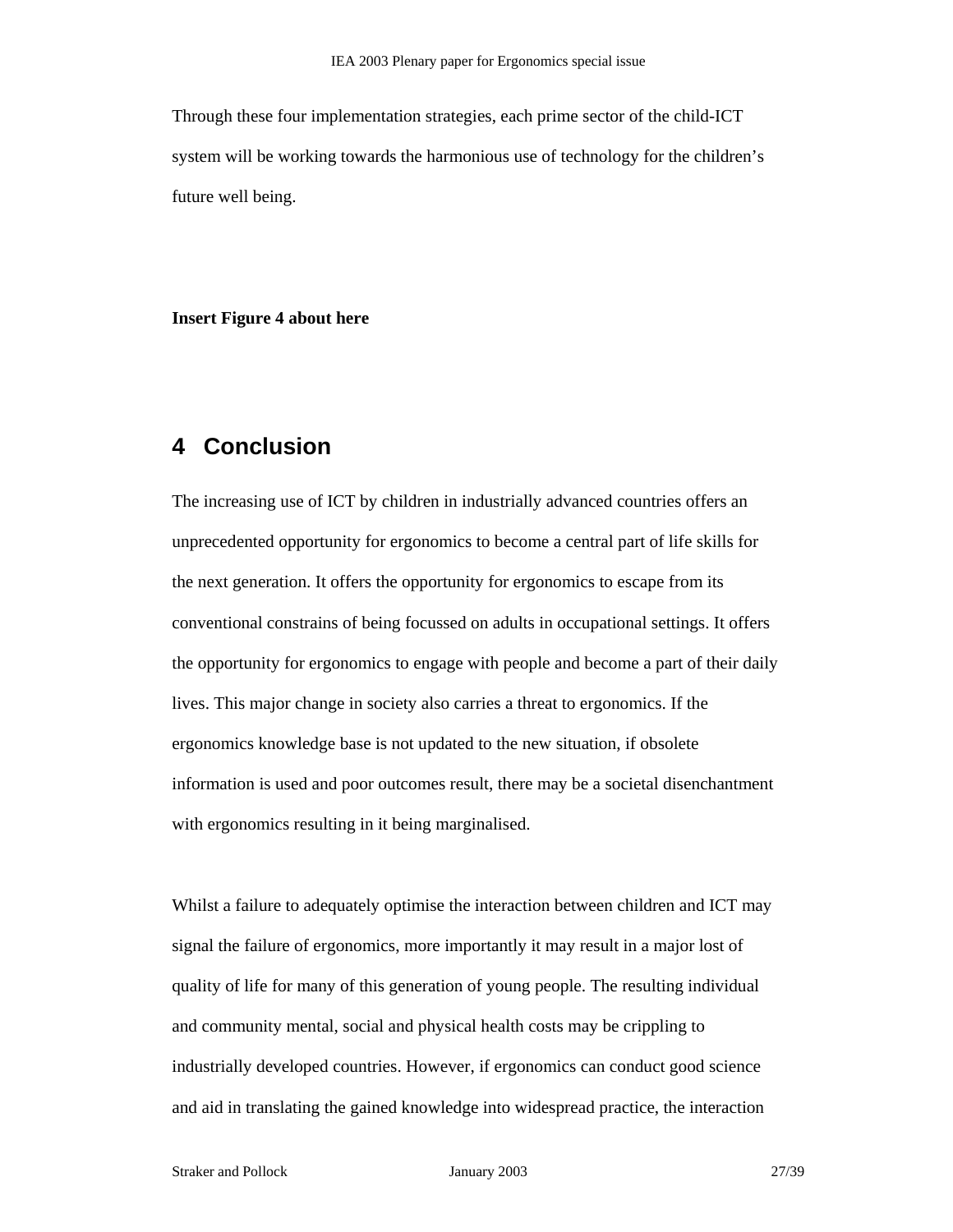of ICTs and children could be well managed thus enabling the realisation of opportunity for improvement in quality of life that this major change creates.

# **5 Acknowledgements**

The authors would like to acknowledge the contributions of their colleagues in the multidisciplinary IT Kids research group based at Curtin University (Courtenay Harris, Marina Wise, Geoffrey Kaye, Dr Kevin Murray, Sue Trinidad ), our current and past research students and our two children Luke (7) and Guy (5) who have given us valuable opportunities to test our theories within an, at times, chaotic system.

# **6 References**

ANDERSON, A.A. 1996, Predictors of computer anxiety and performance in information systems, *Computers in Human Behavior,* **12***,* **61-77**.

APPLE 1995, Changing the conversation about Teaching, Learning and Technology. A 10-year report on the Apple Classrooms of Tomorrow project. Available at http://www.apple.com/education/k12/leadership/acot/library.html

ARMITAGE, C. 1999, Students find laptops a pain, *The Australian*, 1 March, 20

- ARROWSMITH, K.M. 2001, The Occurrence of Flow in Year 6 Children's Use of Computers. Unpublished dissertation. School of Psychology, Curtin University of Technology, Perth, Australia.
- ATTEWELL, P. and BATTLE, J. 1999, Home computers and school performance, *The Information Society,* **15, 1-10**.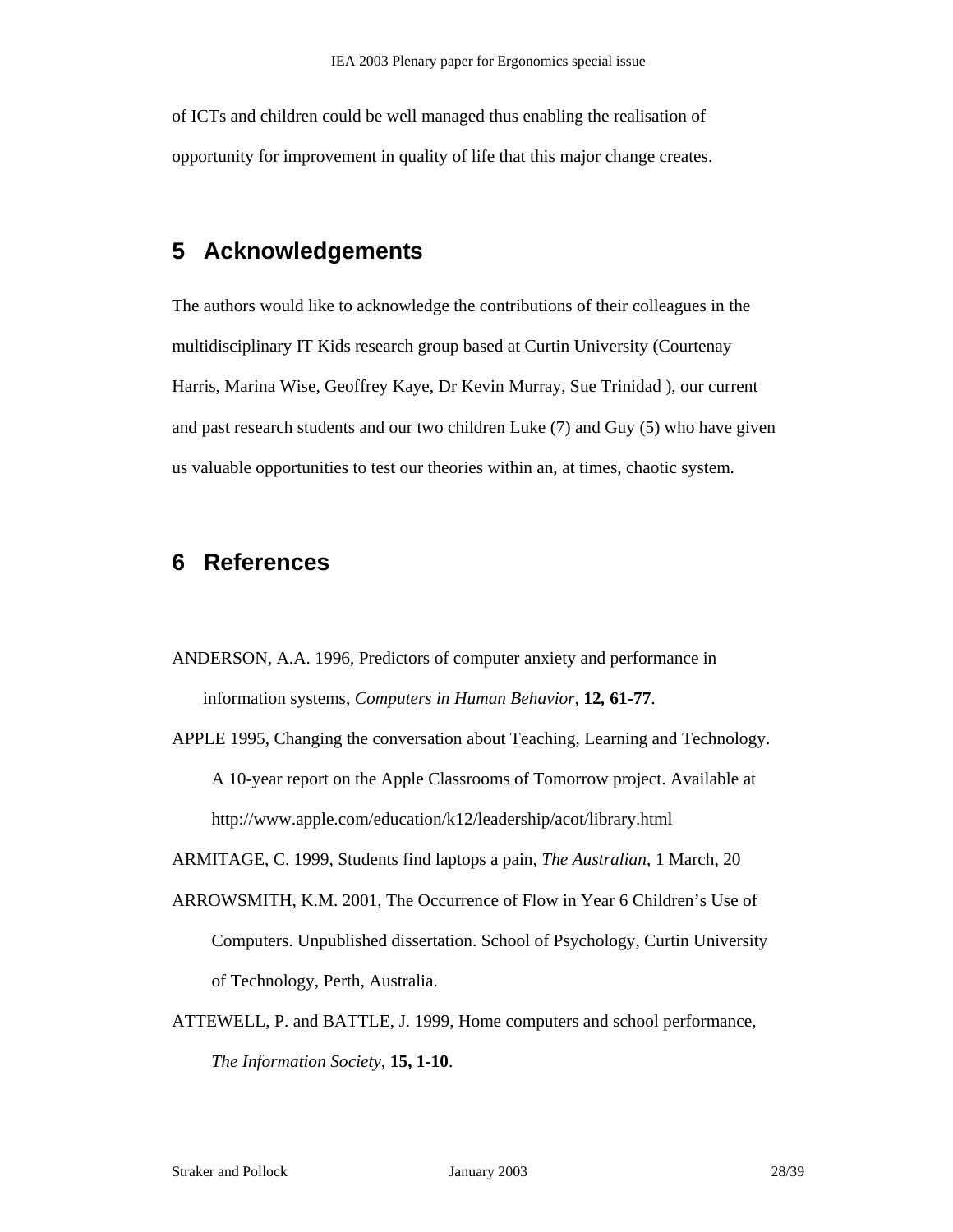- AUSTRALIAN BUREAU OF STATISTICS (ABS) 2000, Children's participation in cultural and leisure activities. Canberra, Australian Bureau of Statistics.
- BALAGUE, F., TROUSSIER, B. and SALMINEN, JJ. 1999, Non-specific low back pain in children and adolescents: risk factors, *European Spine Journal* **8(6), 429 - 438**.
- BARRERO, M. AND A. HEDGE 2002, Computer environments for children: a review of design issues, *Work* **18(3), 227-238**.
- BAUMAN, A., BELLEW, B., VITA, P., BROWN, W. and OWEN, N. 2002, Getting Australia Active: Towards better practice for the promotion of physical activity. Melbourne, National Public Health Partnership.
- BRITISH EDUCATIONAL COMMUNICATIONS AND TECHNOLOGY AGENCY (BECTA) 2000, A preliminary report for the DfEE on the relationship between ICT and primary school standards. Coventry: BECTA.
- CAVILL, N., BIDDLE, S., and SALLIS, J. F. 2001, Health enhancing physical activity for young people: Statement of the United Kingdom expert consensus conference, *Pediatric Exercise Science,* **13(1), 12-25**.
- COLLEY, A.M., GALE, M.T. and HARRIS, T.A. 1994, Effects of gender identity and experience on computer attitude components, *Journal of Educational Computing Research*, **10(2), 129-137**.
- FEDERAL BUREAU OF INVESTIGATIONS 2002, A Parent's Guide to Internet Safety. Washington: US Dept of Justice.
- GOS, M.W. 1996, Computer anxiety and computer experience: a now look at an old relationship, *The Clearing House,* **69, 271-276**.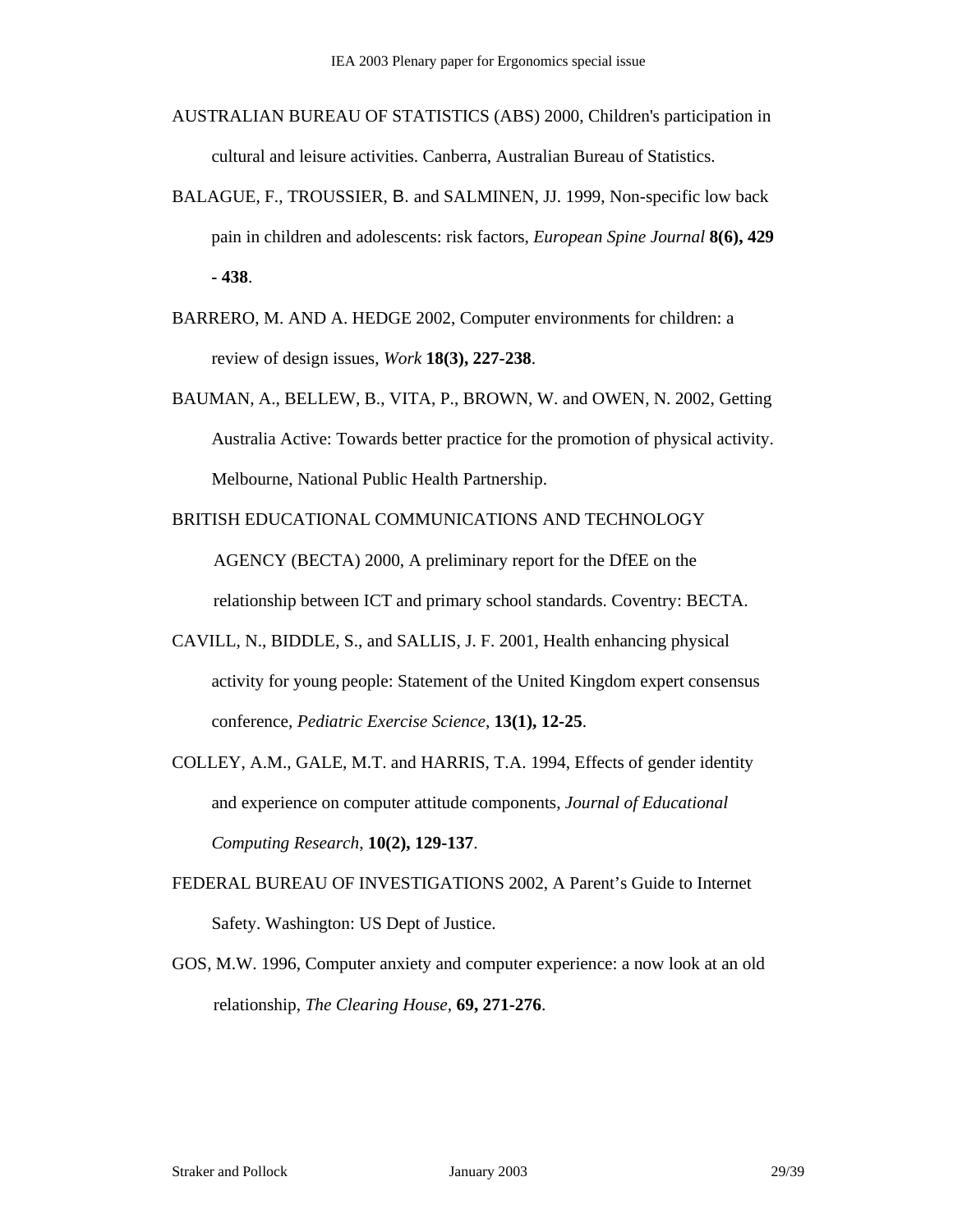- GURR, K., STRAKER, L. and MOORE, P. 1998, Cultural hazards in the transfer of ergonomics technology, *International Journal of Industrial Ergonomics* **22, 397- 404.**
- HAKALA, P., RIMPELA, A., SALMINEN, J.J., VIRTANEN, S.M. and RIMPELA, M. 2002, Back, neck, and shoulder pain in Finnish adolescents: national cross sectional surveys, *British Medical Journal*, **325 (5 October), 1-4.**

HANCOCK, J. 2000, Children also get RSI, *The Times*, 11 April,11.

HARRIS, C. and STRAKER, L. 2000, Survey of physical ergonomics issues associated with school childrens' use of laptop computers, *International Journal of Industrial Ergonomics* **26(2), 337-347**.

HARRIS, C., STRAKER, L., POLLOCK C. and TRINIDAD S. 2002,

Musculoskeletal outcomes in children using Information Technology - the need for a specific etiological model. CybErg 2002, the third international ergonomics conference in cyberspace. World Wide Web, University of Witswaterand.

- HARRIS, S. 1999, Secondary school students' use of computers at home, *British Journal of Educational Technology*, **30, 331-339**.
- HARRISON, C., COMBER, C., FISHER, T., HAW, K., LEWIN, C., LUNZER, E., MCFARLANE, A., MAVERS, D., SCRIMSHAW, P., SOMEKH, B., and WATLIN, R. 2002, ImpaCT2: The Impact of Information and Communication Technologies on Pupil Learning and Attainment. A report to the Department for Education and Skills. ICT in School Research and Evaluation Series - No 9. London: British Educational Communications and Technology Agency.
- HEFT, T.M. and SWAMINATHAN, S. 2002, The effects of computers on the social behavior of preschoolers, *Journal of Research in Childhood Education*, **16, 162- 174.**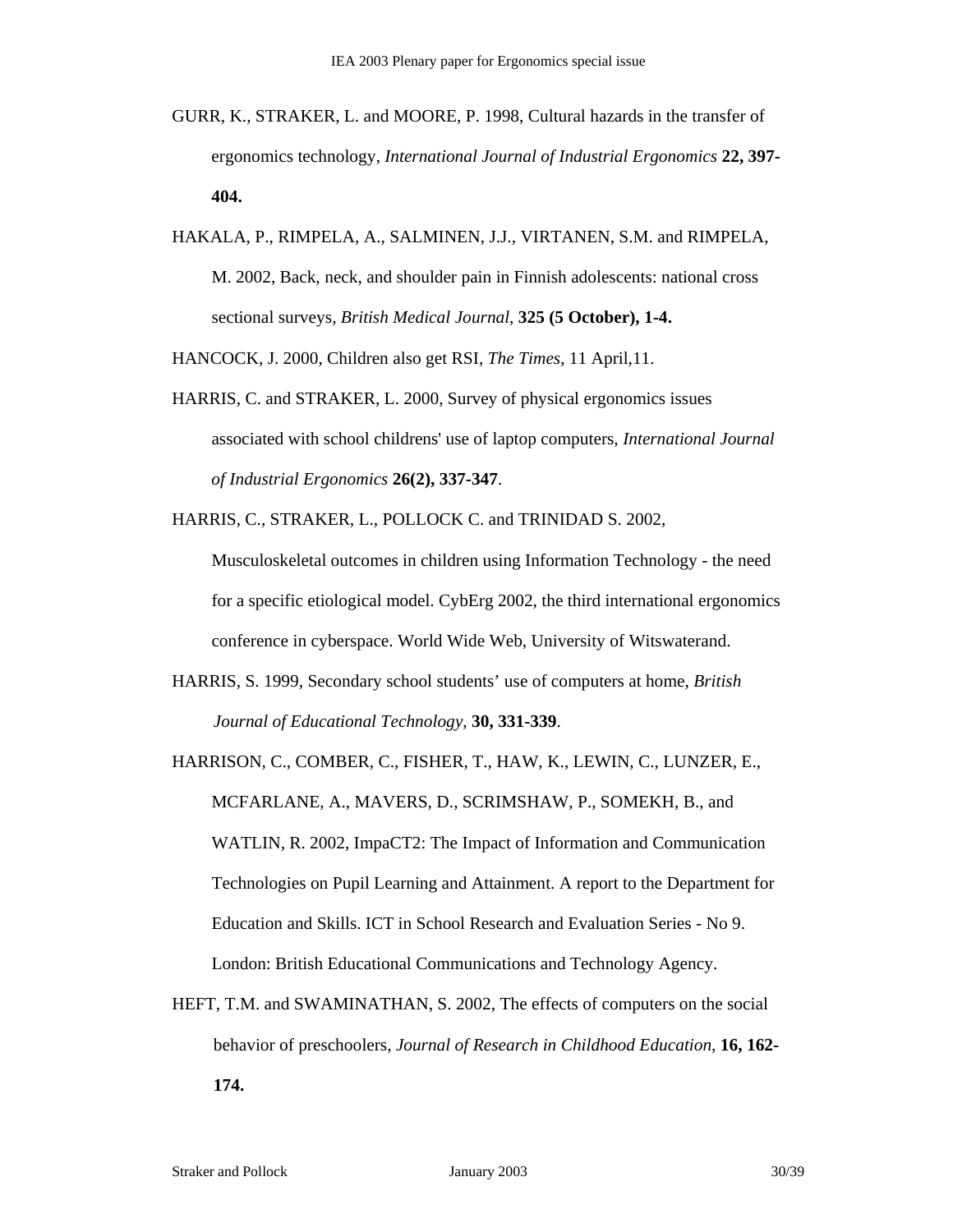- HO, S., and LEE, T. 2001, Computer usage and its relationship with adolescent lifestyle in Hong Kong, *Journal of Adolescent Health*, **29(4), 258-266**.
- JANZ, K. 2002, Physical activity and bone development during childhood and adolescence. Implications for the prevention of osteoporosis *Minerva Pediatrica* **54(2), 93-104**.
- LAESER, K., MAXWELL, L. and HEDGE, A. 1998, The effect of computer workstation design on student posture, *Journal of Research on Computing in Education* **31(2), 173-188**.
- MATHIASSEN, SE and CHRISTMANSSON, M in press, Variation and autonomy, in Dellerman, N, Haslegrave, C and Chaffin, D (Eds) *Working Postures and Movements*. (Taylor and Francis, London).
- MCGRANE, S 2001, Creating a generation of slouchers, *The New York Times*, 4 January, section G page 1.
- MOSELEY, D., MEARNS, N. and TSE, H. 2001, Using computers at home and in the primary school: Where is the value added? *Educational and Child Psychology*, **18(3), 31-46**.
- MUMTAZ, S. 2001, Children's enjoyment and perception of computer use in the home and the school, *Computers & Education*, **36, 347-362**.
- NCHS (USA NATIONAL CENTER FOR HEALTH STATISTICS) 2000, Healthy People 2010: Understanding and Improving Health (2nd edition). Hyattsville, MD, USA Department of Health and Human Services, Centers for Disease Control and Prevention.
- OATES, S., EVANS, G. W. and HEDGE, A. 1998, An anthropometric and postural risk assessment of children's school computer work environments, *Computers in the Schools* **14(3/4), 55-63**.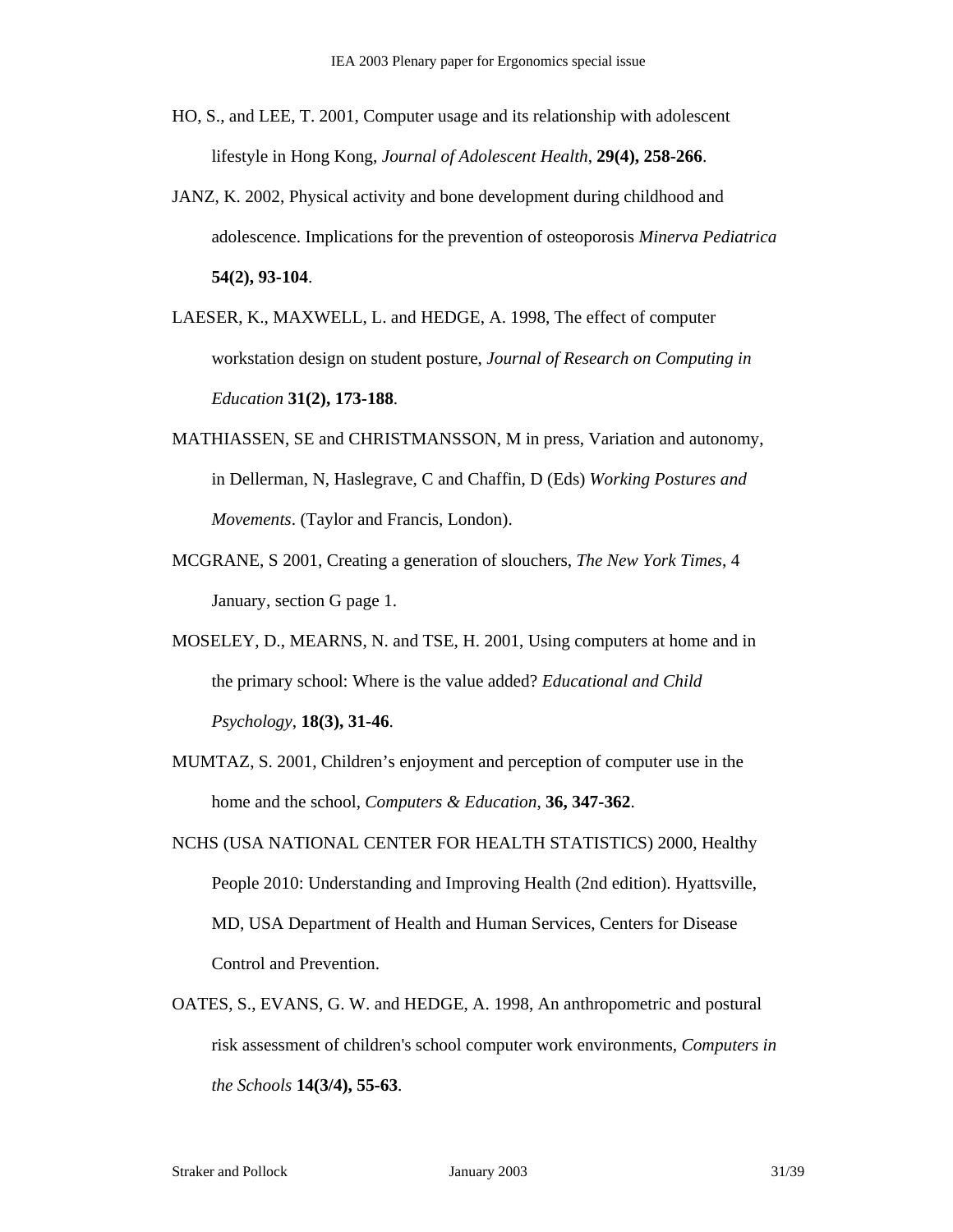ORLEANS, M., AND LANEY, M.C. 2000, Children's computer use in the home, *Social Science Computer Review*, **18(1), 56-72**.

PATE, R., FREEDSON, P., SALLIS, J., TAYLOR, W., SIRARD, J., TROST, S. and DOWDA, D. 2002, Compliance with physical activity guildelines: prevalence in a population of children and youth, *Annals of Epidemiology* **12(5), 303-308.**

POLLOCK, C. and STRAKER, L. 2003, Technical Note: Excerpts from CybErg 1999 discussion on computer display height, *International Journal of Industrial Ergonomics* **31(3), 207-214**.

ROBERTS, L.D., SMITH, L.M., and POLLOCK, C.M. 2000, 'u r a lot bolder on the net': shyness and Internet use, in W.R. Crozier (Ed) *Shyness: Development, consolidation and change*. (London: Routledge).

SHASHAANI, L. 1994, Gender-differences in computer experiences and its influence on computer attitudes, *Journal of Educational Research*, **11(4), 347-367.**

SOMEKH, B., LEWIN, C., MAVERS, D., FISHER, T., HARRISON, C., HAW, K., LUNZER, E., MCFARLANE, A., and SCRIMSHAW, P. 2002, ImpaCT2: Pupils' and Teachers' Perceptions of ICT in the Home, School and Community. A report to the Department for Education and Skills. ICT in School Research and Evaluation Series - No 7. London: British Educational Communications and Technology Agency.

STRAKER, L. 2001, Are children at more risk of developing musculoskeletal disorders from working with computers or with paper? in A. C. Bittner, P. C. Champney and S. J. Morrissey (Eds) *Advances in Occupational Ergonomics and Safety*. (Amsterdam, IOS Press**)** 344-353.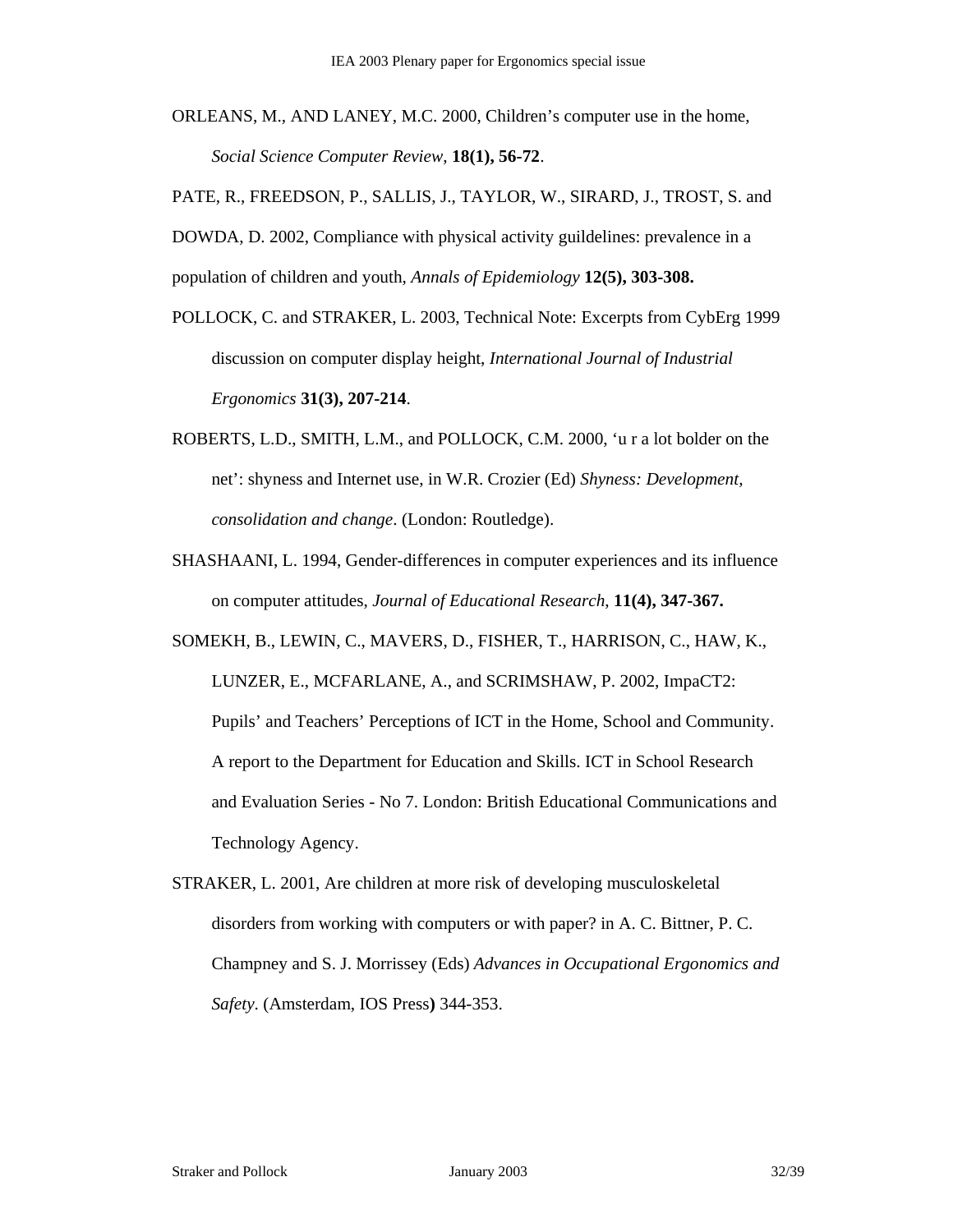- STRAKER, L., BRIGGS, A. and GREIG, A. 2002, The effect of individually adjusted workstations on upper quadrant posture and muscle activity in school children, *Work* **18(3), 239-248.**
- STRAKER, L., HARRIS, C. and ZANDVLIET, D. 2000, Scarring a generation of children through poor introduction of IT in schools, *Proceedings of the International Ergonomics Association Congress 2000*, San Diego, International Ergonomics Association.300-304.
- TAN, N.W., SAW, S.M., LAM, D.S., CHENG, H.M., RAJAN, U., and CHEW, S.J. 2000, Temporal variations in myopia progression in Singaporean children within an academic year, *Optometry & Vision Science*, **77(9), 465-72**.
- TODMAN, J., and LAWRENCE, H. 1992, Computer anxiety in primary schoolchildren and university students, *British Journal of Educational Research*, **18(1), 63-72**.

TOFFLER, A. 1980, *The Third Wave*, (Philadelphia, Collins).

- TUROW, J. and NIR, L. 2000, The internet and the family 2000: The view from parents, the view from kids. Report from the Annenberg Public Policy Centre, University of Pennsylvania.
- YUJI, H. 1996, Computer games and information-processing skills, *Perceptual and Motor Skills,* **83, 643-647**.
- ZANDVLIET, D. and STRAKER, L. 2001, Physical and psychosocial aspects of the learning environment in information technology rich classrooms, *Ergonomics* **44(9), 838-857**.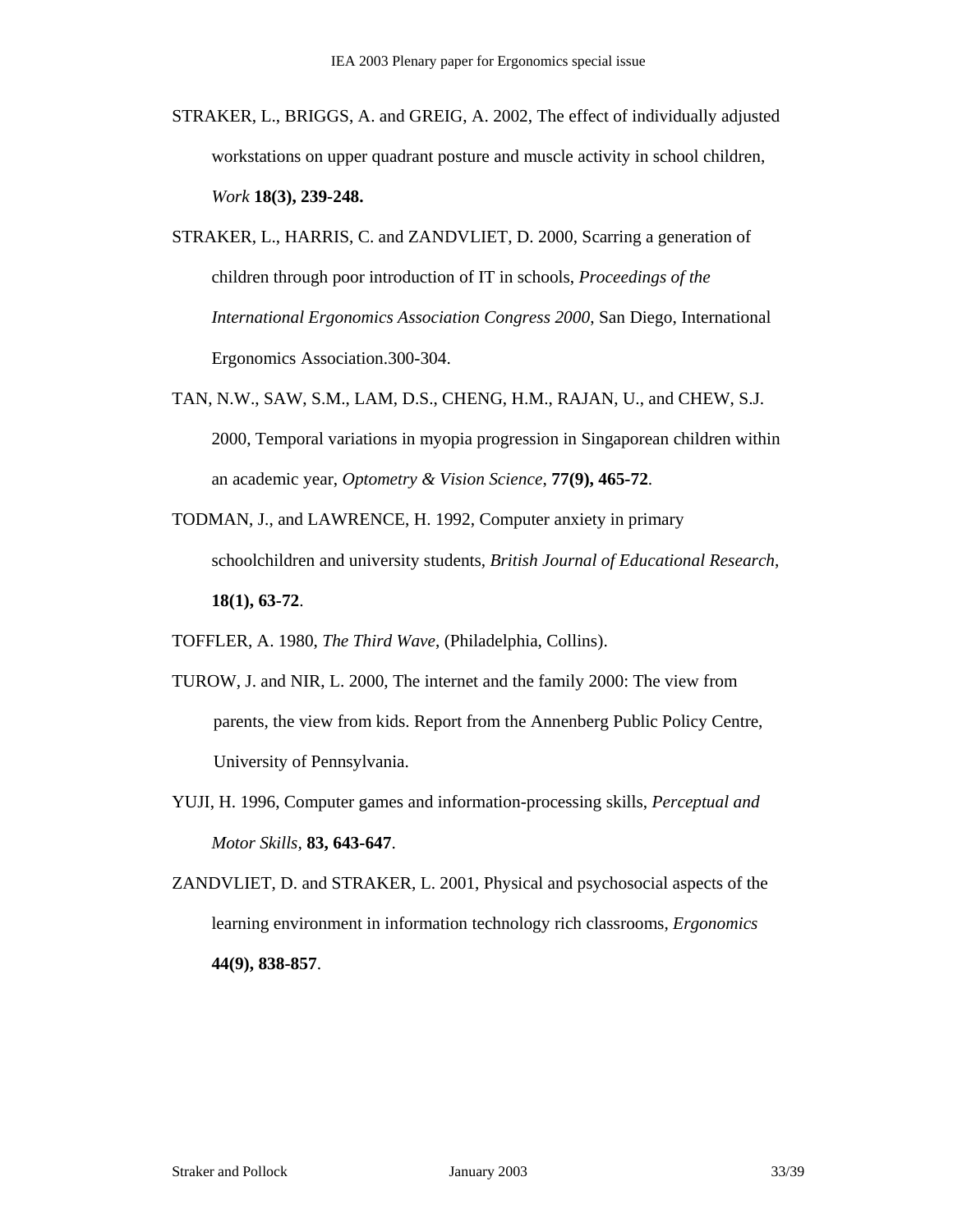List of Figures

- Figure 1 Model of potential positive and negative impacts of children's interaction with information and communication technologies
- Figure 2 Model of the factors influencing the interaction of children and information and communication technologies
- Figure 3 Process of the development of evidence based guidelines
- Figure 4 The multifaceted approach to the implementation of guidelines to optimise the interaction of children and computers.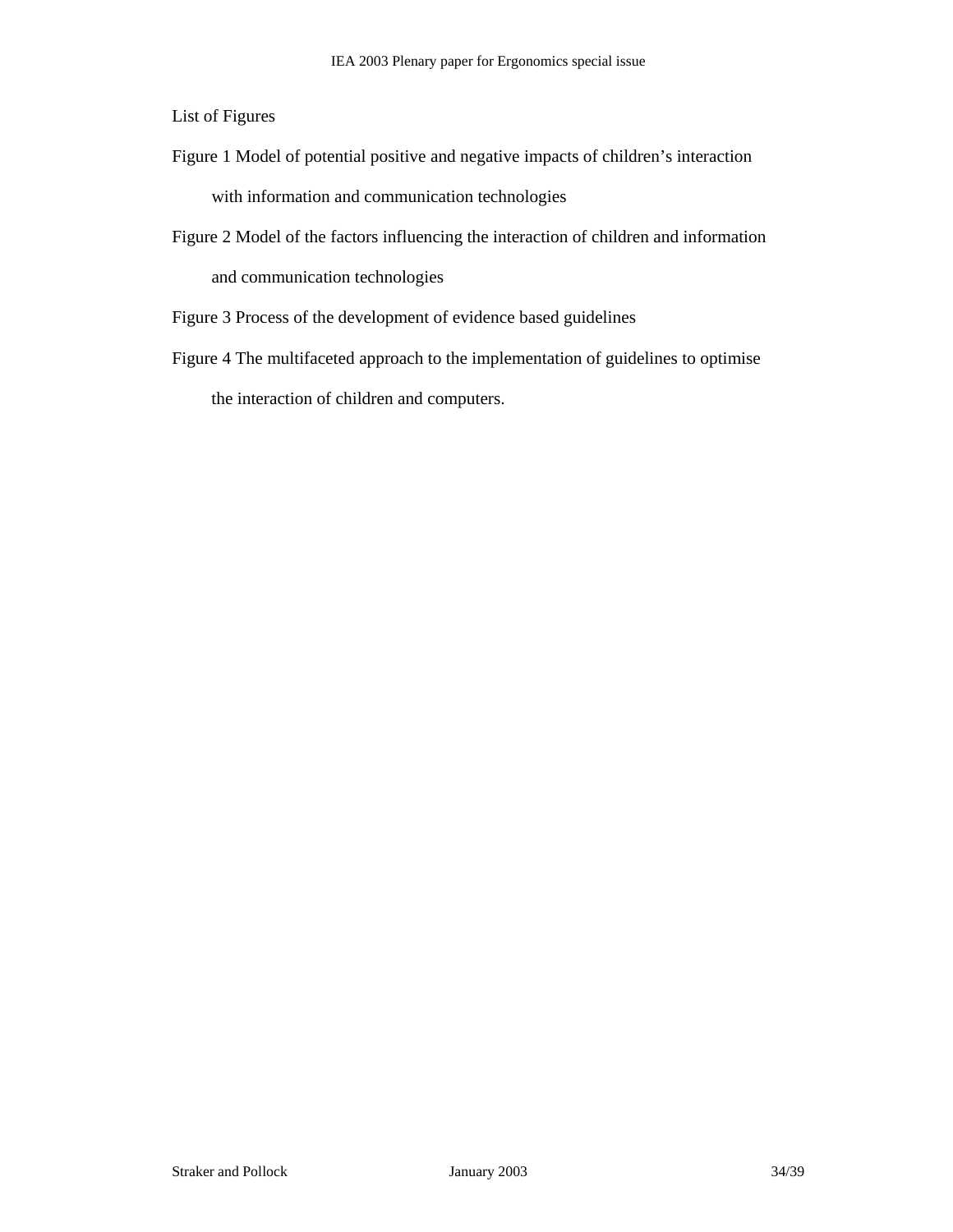Figure 1

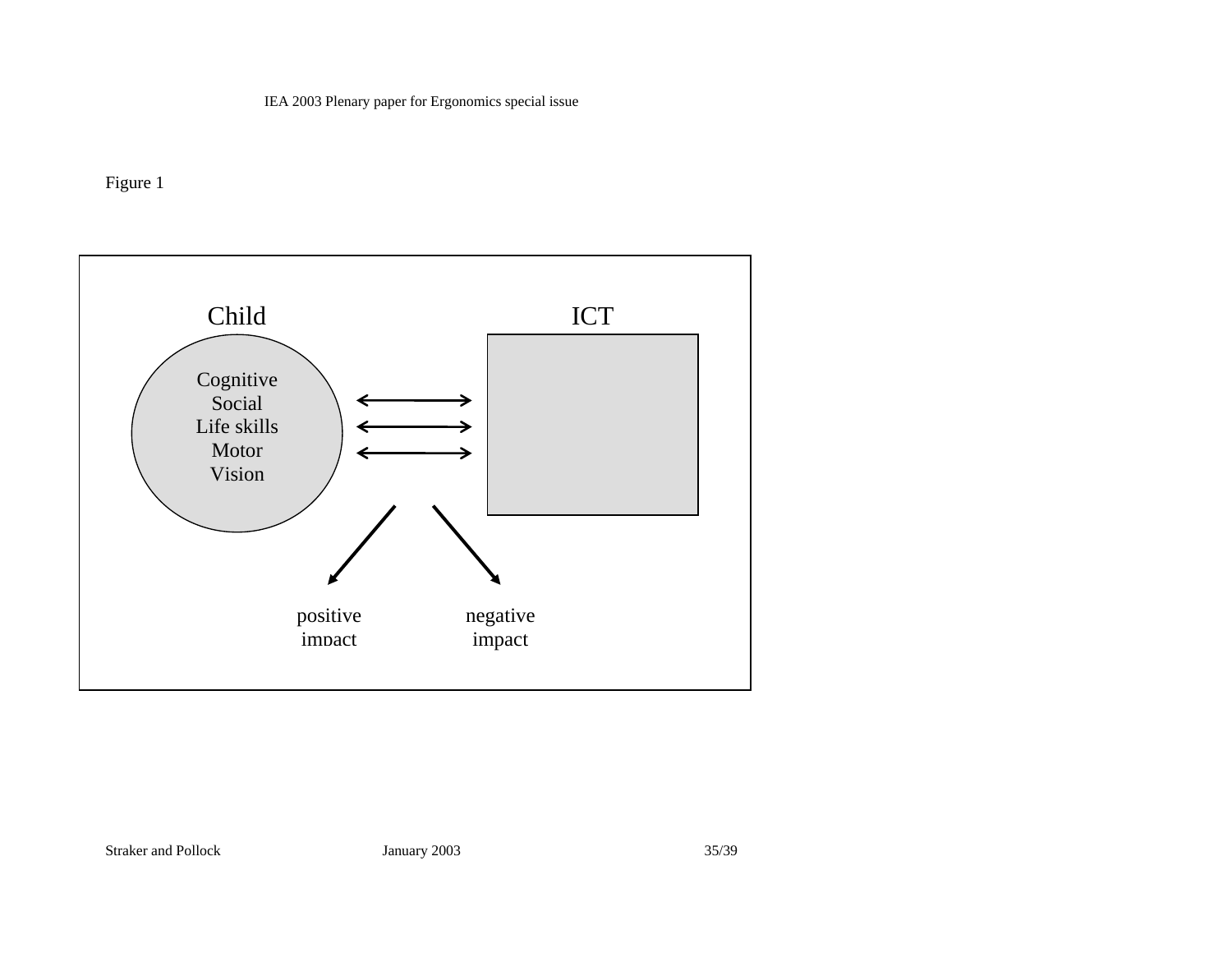

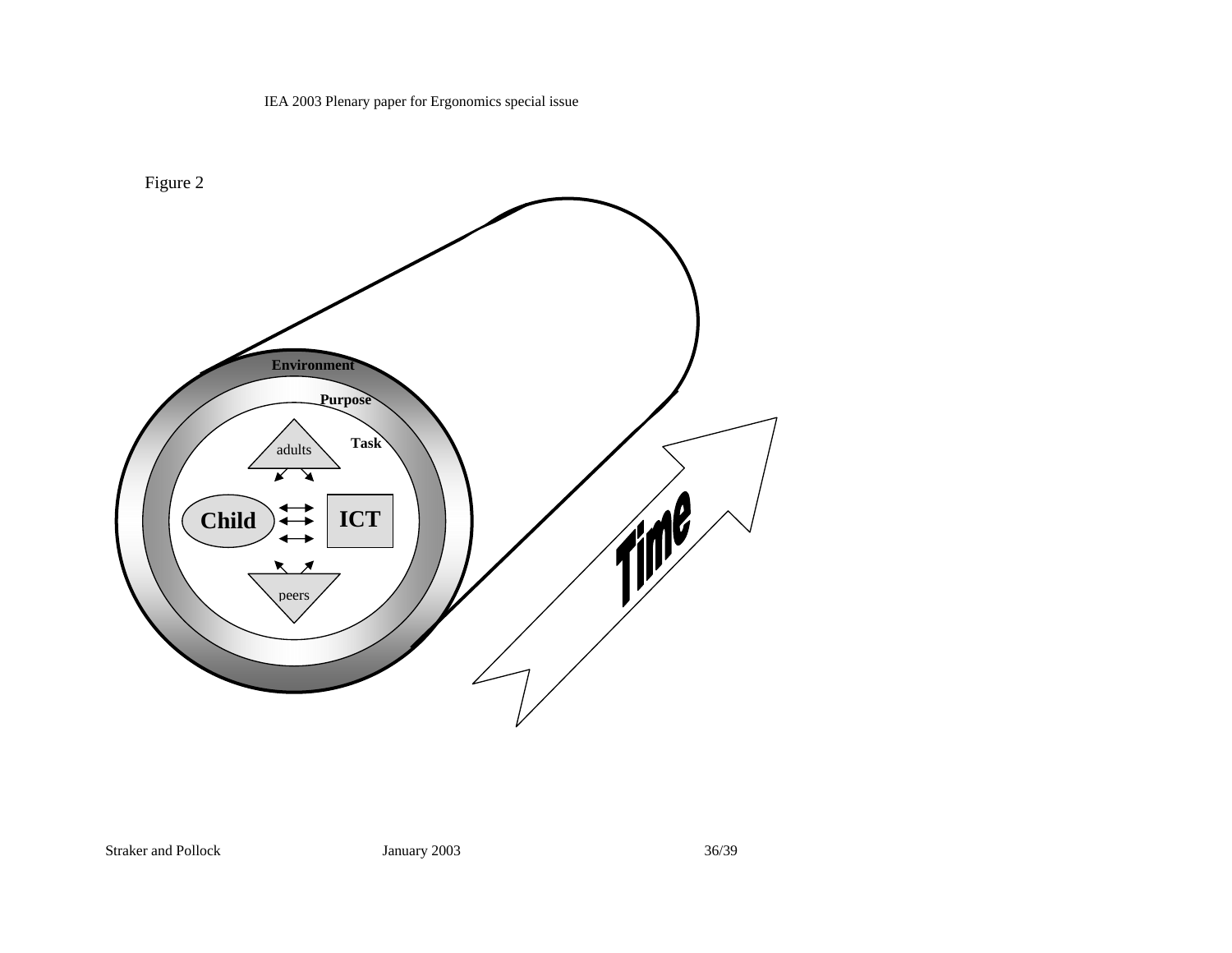

IEA 2003 Plenary paper for Ergonomics special issue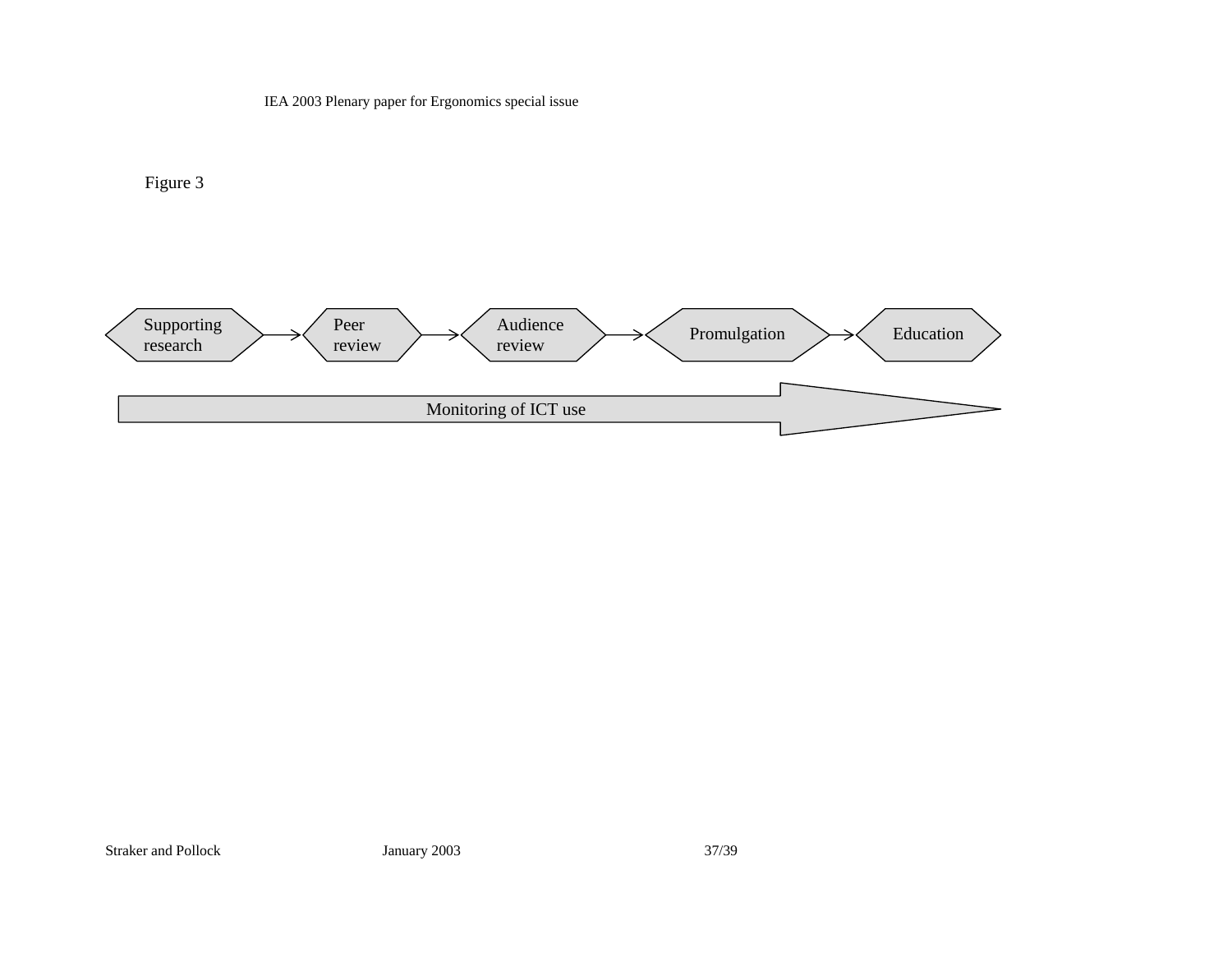IEA 2003 Plenary paper for Ergonomics special issue



Straker and Pollock January 2003 38/39